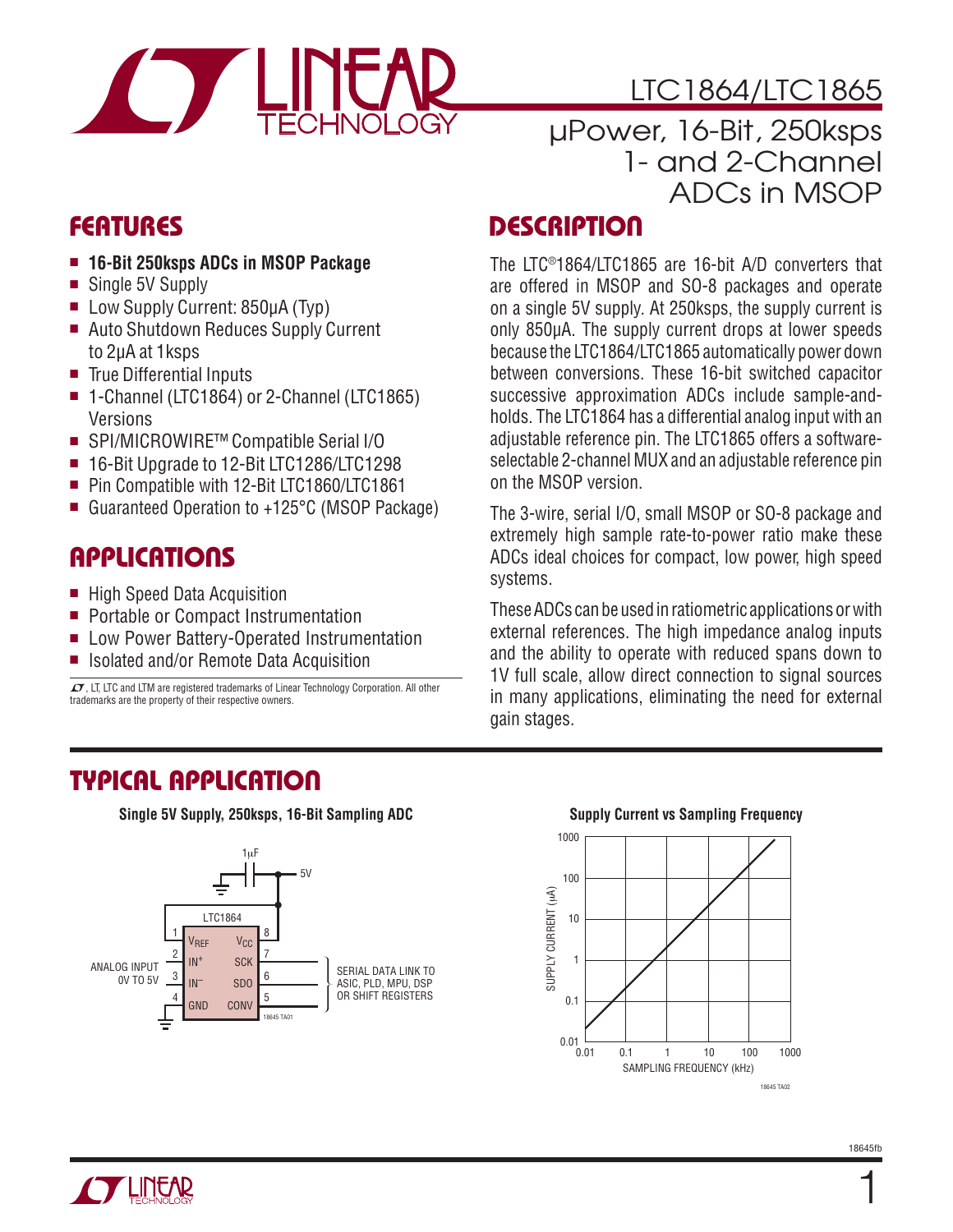## **ABSOLUTE MAXIMUM RATINGS**

| <b>Ground Voltage Difference</b>      |  |
|---------------------------------------|--|
| AGND, DGND LTC1865 MSOP Package ±0.3V |  |
|                                       |  |
|                                       |  |
|                                       |  |
|                                       |  |

#### **(Notes 1, 2)**

| <b>Operating Temperature Range</b>         |
|--------------------------------------------|
| LTC1864C/LTC1865C/                         |
| LTC1864AC/LTC1865AC0°C to 70°C             |
| LTC1864I/LTC1865I/                         |
|                                            |
| LTC1864H/LTC1865H                          |
| LTC1864AH/LTC1865AH  -40°C to 125°C        |
|                                            |
| Lead Temperature (Soldering, 10 sec) 300°C |

## **PIN CONFIGURATION**



# **ORDER INFORMATION**

| <b>LEAD FREE FINISH</b> | TAPE AND REEL      | <b>PART MARKING</b> | <b>PACKAGE DESCRIPTION</b> | <b>TEMPERATURE RANGE</b>            |
|-------------------------|--------------------|---------------------|----------------------------|-------------------------------------|
| LTC1864CMS8#PBF         | LTC1864CMS8#TRPBF  | LTHQ                | 8-Lead Plastic MSOP        | $0^{\circ}$ C to $70^{\circ}$ C     |
| LTC1864IMS8#PBF         | LTC1864IMS8#TRPBF  | LTHQ                | 8-Lead Plastic MSOP        | $-40^{\circ}$ C to 85 $^{\circ}$ C  |
| LTC1864HMS8#PBF         | LTC1864HMS8#TRPBF  | LTHQ                | 8-Lead Plastic MSOP        | $-40^{\circ}$ C to 125 $^{\circ}$ C |
| LTC1864ACMS8#PBF        | LTC1864ACMS8#TRPBF | LTHQ                | 8-Lead Plastic MSOP        | $0^{\circ}$ C to $70^{\circ}$ C     |
| LTC1864AIMS8#PBF        | LTC1864AIMS8#TRPBF | LTHQ                | 8-Lead Plastic MSOP        | $-40^{\circ}$ C to 85 $^{\circ}$ C  |
| LTC1864AHMS8#PBF        | LTC1864AHMS8#TRPBF | LTHQ                | 8-Lead Plastic MSOP        | $-40^{\circ}$ C to 125 $^{\circ}$ C |
| LTC1864CS8#PBF          | LTC1864CS8#TRPBF   | 1864                | 8-Lead Plastic SO          | $0^{\circ}$ C to $70^{\circ}$ C     |
| LTC1864IS8#PBF          | LTC1864IS8#TRPBF   | 18641               | 8-Lead Plastic SO          | $-40^{\circ}$ C to 85 $^{\circ}$ C  |
| LTC1864ACS8#PBF         | LTC1864ACS8#TRPBF  | 1864A               | 8-Lead Plastic SO          | $0^{\circ}$ C to $70^{\circ}$ C     |
| LTC1684AIS8#PBF         | LTC1684AIS8#TRPBF  | 1864AI              | 8-Lead Plastic SO          | $-40^{\circ}$ C to 85 $^{\circ}$ C  |
| LTC1865CMS#PBF          | LTC1865CMS#TRPBF   | <b>LTHS</b>         | 10-Lead Plastic MSOP       | $0^{\circ}$ C to $70^{\circ}$ C     |
| LTC1865IMS#PBF          | LTC1865IMS#TRPBF   | <b>LTHS</b>         | 10-Lead Plastic MSOP       | $-40^{\circ}$ C to 85 $^{\circ}$ C  |
|                         |                    |                     |                            | 18645fh                             |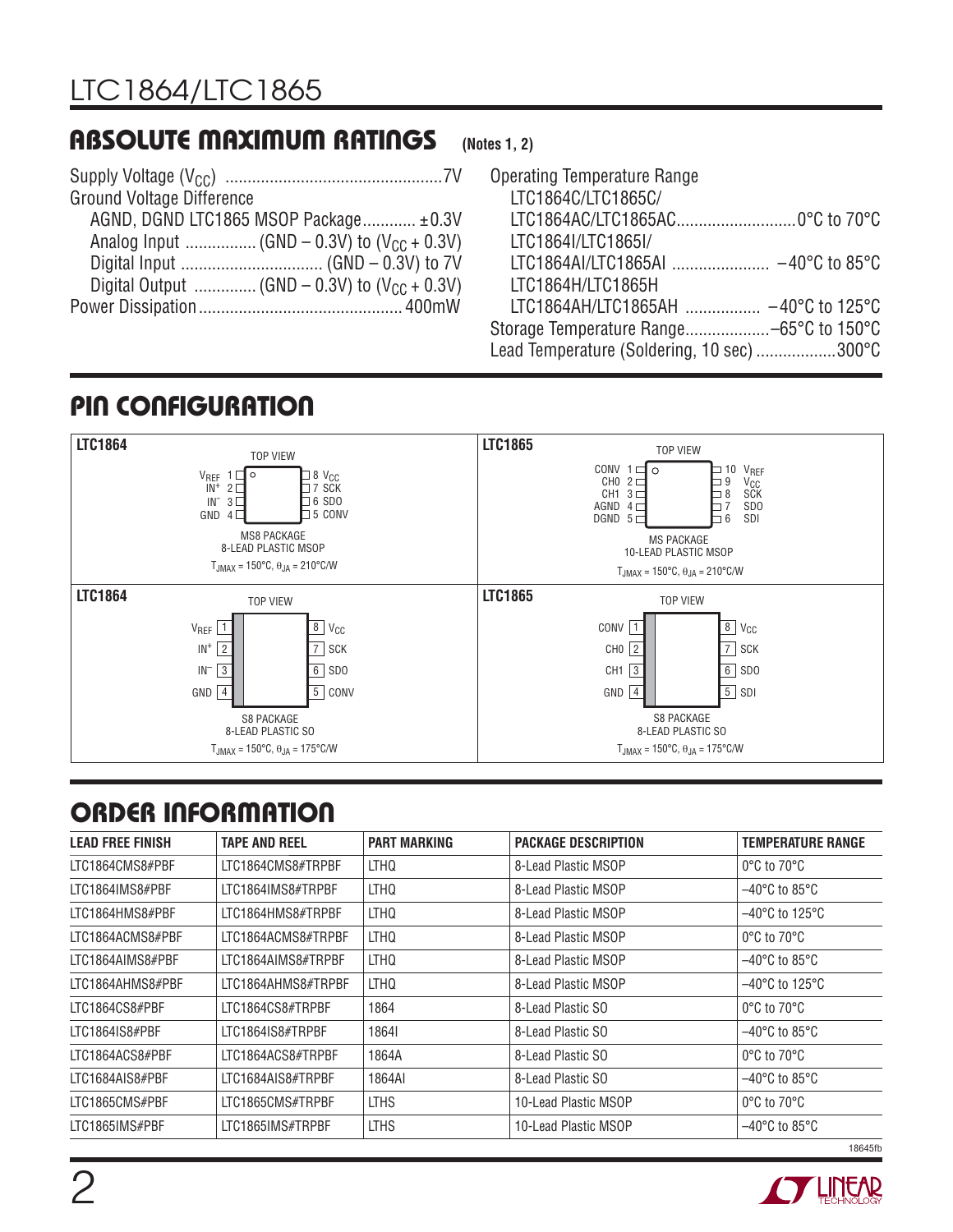## **ORDER INFORMATION**

| <b>LEAD FREE FINISH</b>  | <b>TAPE AND REEL</b> | <b>PART MARKING</b> | <b>PACKAGE DESCRIPTION</b>                              | <b>TEMPERATURE RANGE</b>            |  |
|--------------------------|----------------------|---------------------|---------------------------------------------------------|-------------------------------------|--|
| LTC1865HMS#PBF           | LTC1865HMS#TRPBF     | <b>LTHS</b>         | 10-Lead Plastic MSOP                                    | $-40^{\circ}$ C to 125 $^{\circ}$ C |  |
| LTC1865ACMS#PBF          | LTC1865ACMS#TRPBF    | <b>LTHS</b>         | 10-Lead Plastic MSOP                                    | 0°C to 70°C                         |  |
| LTC1865AIMS#PBF          | LTC1865AIMS#TRPBF    | <b>LTHS</b>         | 10-Lead Plastic MSOP                                    | $-40^{\circ}$ C to 85 $^{\circ}$ C  |  |
| LTC1865AHMS#PBF          | LTC1865AHMS#TRPBF    | <b>LTHS</b>         | 10-Lead Plastic MSOP                                    | $-40^{\circ}$ C to 125 $^{\circ}$ C |  |
| LTC1865CS8#PBF           | LTC1865CS8#TRPBF     | 1865                | 8-Lead Plastic SO                                       | 0°C to 70°C                         |  |
| LTC1865IS8#PBF           | LTC1865IS8#TRPBF     | 18651               | 8-Lead Plastic SO                                       | $-40^{\circ}$ C to 85 $^{\circ}$ C  |  |
| LTC1865ACS8#PBF          | LTC1865ACS8#TRPBF    | 1865A               | 8-Lead Plastic SO                                       | 0°C to 70°C                         |  |
| LTC1865AIS8#PBF          | LTC1865AIS8#TRPBF    | 1865AI              | 8-Lead Plastic SO                                       | $-40^{\circ}$ C to 85 $^{\circ}$ C  |  |
| <b>LEAD BASED FINISH</b> | <b>TAPE AND REEL</b> | <b>PART MARKING</b> | <b>PACKAGE DESCRIPTION</b>                              | <b>TEMPERATURE RANGE</b>            |  |
| LTC1864CMS8              | LTC1864CMS8#TR       | LTHQ                | 8-Lead Plastic MSOP                                     | $0^{\circ}$ C to $70^{\circ}$ C     |  |
| LTC1864IMS8              | LTC1864IMS8#TR       | LTHQ                | 8-Lead Plastic MSOP                                     | $-40^{\circ}$ C to 85 $^{\circ}$ C  |  |
| LTC1864HMS8              | LTC1864HMS8#TR       | <b>LTHQ</b>         | 8-Lead Plastic MSOP                                     | $-40^{\circ}$ C to 125 $^{\circ}$ C |  |
| LTC1864ACMS8             | LTC1864ACMS8#TR      | LTHQ                | 8-Lead Plastic MSOP                                     | 0°C to 70°C                         |  |
| LTC1864AIMS8             | LTC1864AIMS8#TR      | LTHQ                | 8-Lead Plastic MSOP                                     | $-40^{\circ}$ C to 85 $^{\circ}$ C  |  |
| LTC1864AHMS8             | LTC1864AHMS8#TR      | <b>LTHQ</b>         | 8-Lead Plastic MSOP                                     | $-40^{\circ}$ C to 125 $^{\circ}$ C |  |
| LTC1864CS8               | LTC1864CS8#TR        | 1864                | 8-Lead Plastic SO                                       | 0°C to 70°C                         |  |
| LTC1864IS8               | LTC1864IS8#TR        | 18641               | 8-Lead Plastic SO                                       | $-40^{\circ}$ C to 85 $^{\circ}$ C  |  |
| LTC1864ACS8              | LTC1864ACS8#TR       | 1864A               | 8-Lead Plastic SO                                       | $0^{\circ}$ C to $70^{\circ}$ C     |  |
| LTC1684AIS8              | LTC1684AIS8#TR       | 1864AI              | 8-Lead Plastic SO                                       | $-40^{\circ}$ C to 85 $^{\circ}$ C  |  |
| LTC1865CMS               | LTC1865CMS#TR        | <b>LTHS</b>         | 10-Lead Plastic MSOP                                    | 0°C to 70°C                         |  |
| LTC1865IMS               | LTC1865IMS#TR        | <b>LTHS</b>         | 10-Lead Plastic MSOP                                    | $-40^{\circ}$ C to 85 $^{\circ}$ C  |  |
| LTC1865HMS               | LTC1865HMS#TR        | <b>LTHS</b>         | 10-Lead Plastic MSOP                                    | $-40^{\circ}$ C to 125°C            |  |
| LTC1865ACMS              | LTC1865ACMS#TR       | <b>LTHS</b>         | 10-Lead Plastic MSOP                                    | 0°C to 70°C                         |  |
| LTC1865AIMS              | LTC1865AIMS#TR       | <b>LTHS</b>         | 10-Lead Plastic MSOP                                    | $-40^{\circ}$ C to 85 $^{\circ}$ C  |  |
| LTC1865AHMS              | LTC1865AHMS#TR       | <b>LTHS</b>         | 10-Lead Plastic MSOP                                    | $-40^{\circ}$ C to 125 $^{\circ}$ C |  |
| LTC1865CS8               | LTC1865CS8#TR        | 1865                | $0^{\circ}$ C to $70^{\circ}$ C<br>8-Lead Plastic SO    |                                     |  |
| LTC1865IS8               | LTC1865IS8#TR        | 18651               | 8-Lead Plastic SO                                       | $-40^{\circ}$ C to 85 $^{\circ}$ C  |  |
| LTC1865ACS8              | LTC1865ACS8#TR       | 1865A               | 8-Lead Plastic SO                                       | 0°C to 70°C                         |  |
| LTC1865AIS8              | LTC1865AIS8#TR       | 1865AI              | $-40^{\circ}$ C to 85 $^{\circ}$ C<br>8-Lead Plastic SO |                                     |  |

Consult LTC Marketing for parts specified with wider operating temperature ranges.

For more information on lead free part marking, go to:<http://www.linear.com/leadfree/>

For more information on tape and reel specifications, go to:<http://www.linear.com/tapeandreel/>

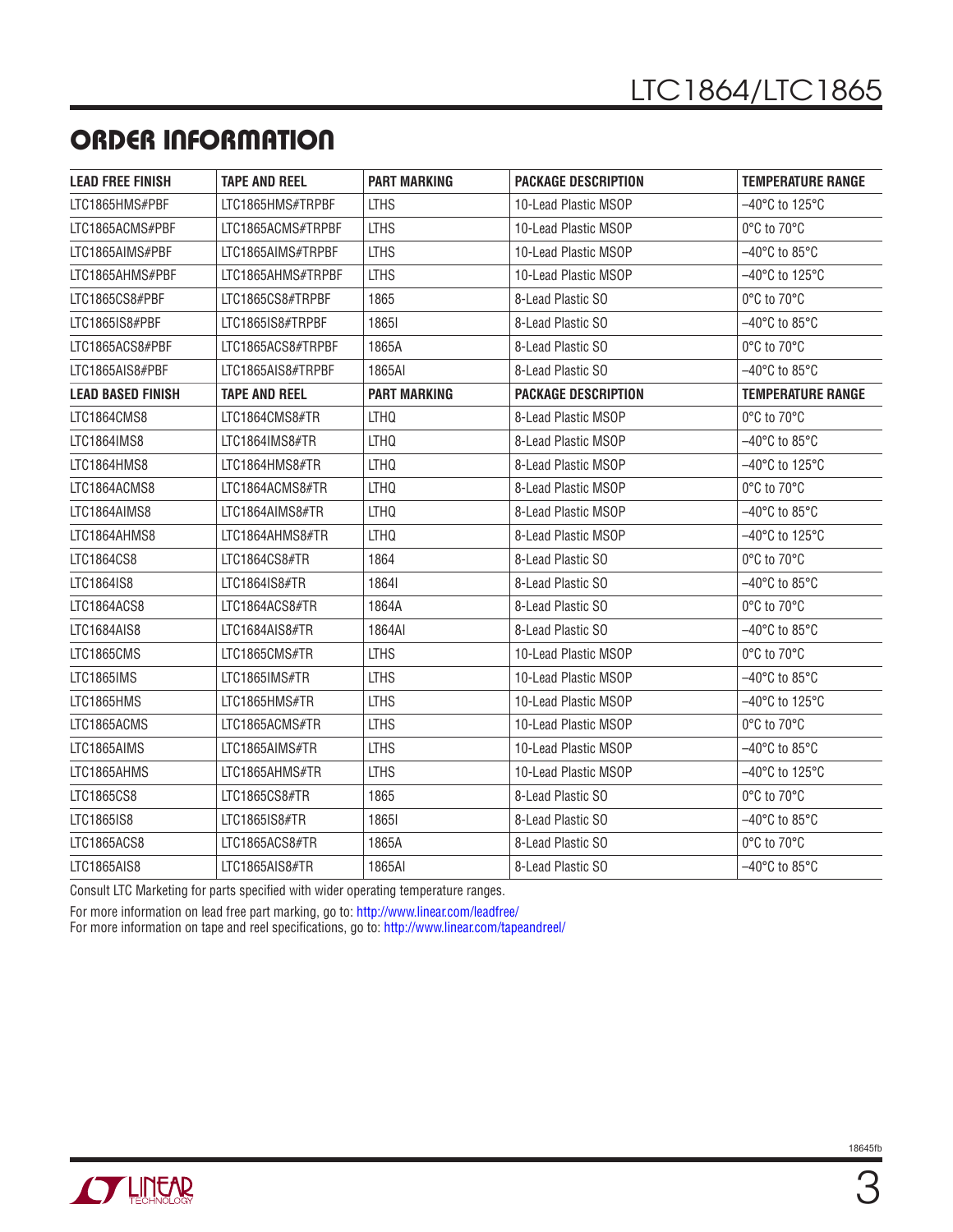## **CONVERTER AND MULTIPILEXER CHARACTERISTICS**

The  $\bullet$  denotes the specifications which apply over the full operating temperature range, otherwise specifications are at  $T_A = 25^{\circ}$ C. V<sub>CC</sub> = 5V, V<sub>REF</sub> = 5V, f<sub>SCK</sub> = f<sub>SCK(MAX)</sub> as defined in Recommended Operating Conditions, unless otherwise noted.

|                                   |                                                     |           | LTC1864/LTC1865    |            |                               | LTC1864A/LTC1865A  |            |                               |                   |
|-----------------------------------|-----------------------------------------------------|-----------|--------------------|------------|-------------------------------|--------------------|------------|-------------------------------|-------------------|
| <b>PARAMETER</b>                  | <b>CONDITIONS</b>                                   |           | MIN                | <b>TYP</b> | <b>MAX</b>                    | <b>MIN</b>         | <b>TYP</b> | <b>MAX</b>                    | <b>UNITS</b>      |
| Resolution                        |                                                     | $\bullet$ | 16                 |            |                               | 16                 |            |                               | <b>Bits</b>       |
| No Missing Codes Resolution       |                                                     |           | 14                 |            |                               | 15                 |            |                               | <b>Bits</b>       |
| INL                               | (Note 3)<br>H-Grade (Note 3)                        |           |                    |            | ±8<br>±8.5                    |                    |            | ±6<br>±6.5                    | LSB<br><b>LSB</b> |
| <b>Transition Noise</b>           |                                                     |           |                    | 1.1        |                               |                    | 1.1        |                               | $LSB_{RMS}$       |
| Gain Error                        |                                                     | $\bullet$ |                    |            | ±20                           |                    |            | ±20                           | mV                |
| Offset Error                      | LTC1864 SO-8 and MSOP, LTC1865 MSOP<br>LTC1865 SO-8 |           |                    | ±2<br>±3   | ±5<br>±7                      |                    | ±2<br>±3   | ±5<br>±7                      | mV<br>mV          |
| Input Differential Voltage Range  | $V_{IN} = IN^+ - IN^-$                              | ●         | $\Omega$           |            | V <sub>REF</sub>              | $\mathbf{0}$       |            | V <sub>REF</sub>              | V                 |
| Absolute Input Range              | IN <sup>+</sup> Input<br>IN <sup>-</sup> Input      |           | $-0.05$<br>$-0.05$ |            | $V_{CC}$ + 0.05<br>$V_{CC}/2$ | $-0.05$<br>$-0.05$ |            | $V_{CC} + 0.05$<br>$V_{CC}/2$ | V<br>V            |
| V <sub>RFF</sub> Input Range      | LTC1864 SO-8 and MSOP,<br>LTC1865 MSOP              |           |                    |            | $V_{CC}$                      |                    |            | $V_{CC}$                      | $\vee$            |
| Analog Input Leakage Current      | (Note 4)                                            | $\bullet$ |                    |            | ±1                            |                    |            | ±1                            | μA                |
| C <sub>IN</sub> Input Capacitance | In Sample Mode<br><b>During Conversion</b>          |           |                    | 12<br>5    |                               |                    | 12<br>5    |                               | pF<br>pF          |

## **DYNAMIC ACCURACY**

 $T_A = 25^{\circ}$ C.  $V_{CC} = 5V$ ,  $V_{REF} = 5V$ ,  $f_{SAMPLE} = 250$ kHz, unless otherwise noted.

|               |                                              |                                           |            | LTC1864/LTC1865 |            |              |
|---------------|----------------------------------------------|-------------------------------------------|------------|-----------------|------------|--------------|
| <b>SYMBOL</b> | <b>PARAMETER</b>                             | <b>CONDITIONS</b>                         | <b>MIN</b> | <b>TYP</b>      | <b>MAX</b> | <b>UNITS</b> |
| SNR           | Signal-to-Noise Ratio                        |                                           |            | 87              |            | dB           |
| $S/(N + D)$   | Signal-to-Noise Plus Distortion Ratio        | 10kHz Input Signal<br>100kHz Input Signal |            | 83<br>76        |            | dB<br>dB     |
| <b>THD</b>    | Total Harmonic Distortion Up to 5th Harmonic | 10kHz Input Signal<br>100kHz Input Signal |            | 88<br>77        |            | dB<br>dB     |
|               | <b>Full Power Bandwidth</b>                  |                                           |            | 20              |            | <b>MHz</b>   |
|               | <b>Full Linear Bandwidth</b>                 | $S/(N+D) \geq 75dB$                       |            | 125             |            | kHz          |

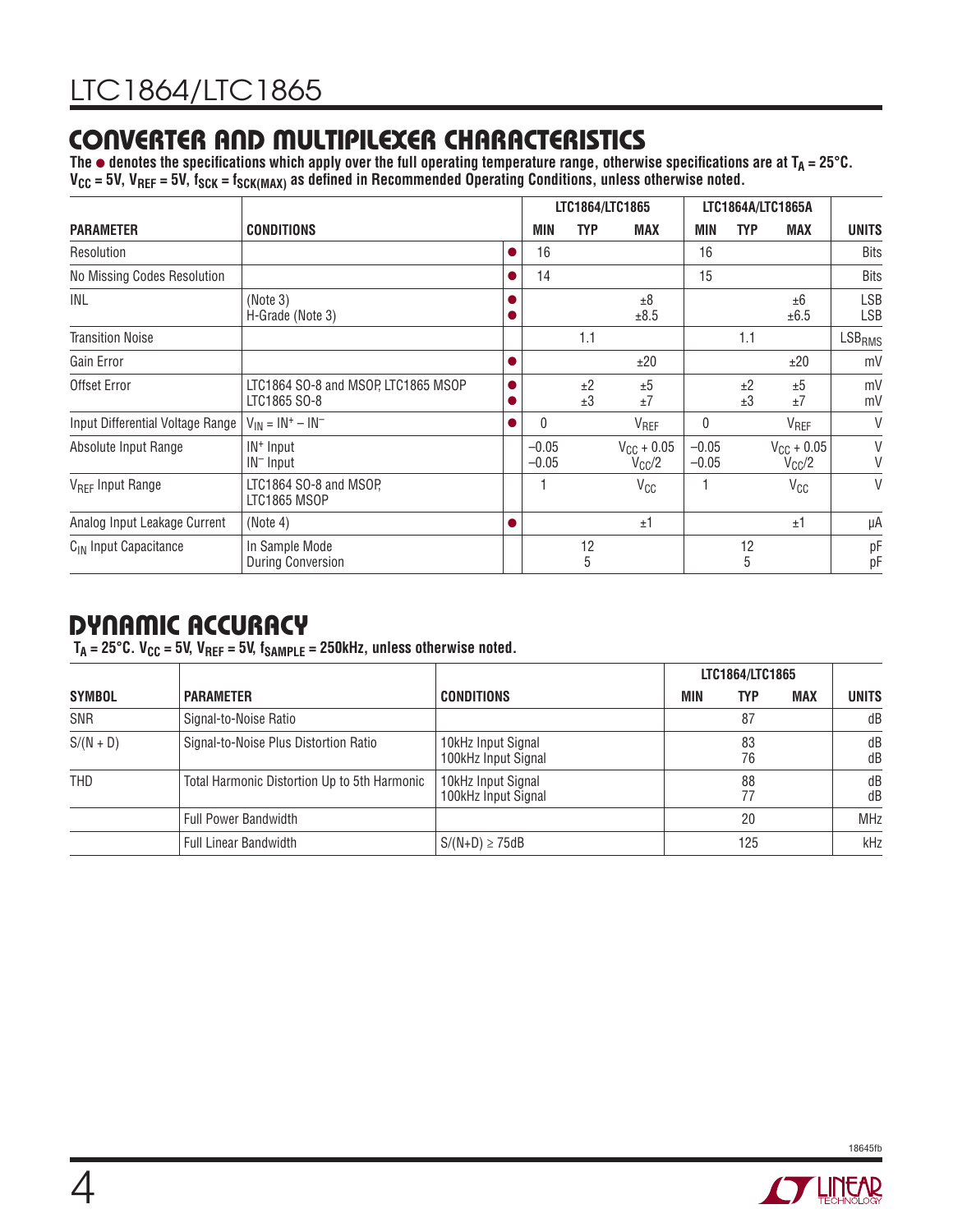### **DIGITAL AND DC ELECTRICAL CHARACTERISTICS** The  $\bullet$  denotes specifications which apply

over the full operating temperature range, otherwise specifications are T<sub>A</sub> = 25°C. V<sub>CC</sub> = 5V, V<sub>REF</sub> = 5V, unless otherwise noted.

|                  |                                                            |                                                                                                             | LTC1864/LTC1865 |            |                        |               |                |
|------------------|------------------------------------------------------------|-------------------------------------------------------------------------------------------------------------|-----------------|------------|------------------------|---------------|----------------|
| <b>SYMBOL</b>    | <b>PARAMETER</b>                                           | <b>CONDITIONS</b>                                                                                           |                 | MIN        | <b>TYP</b>             | <b>MAX</b>    | <b>UNITS</b>   |
| V <sub>IH</sub>  | High Level Input Voltage                                   | $V_{\text{CC}} = 5.25V$                                                                                     |                 | 2.4        |                        |               | V              |
| $V_{IL}$         | Low Level Input Voltage                                    | $V_{\text{CC}} = 4.75V$                                                                                     |                 |            |                        | 0.8           | V              |
| Īщ               | <b>High Level Input Current</b>                            | $V_{IN} = V_{CC}$                                                                                           |                 |            |                        | 2.5           | μA             |
| I <sub>IL</sub>  | Low Level Input Current                                    | $V_{IN} = 0V$                                                                                               |                 |            |                        | $-2.5$        | μA             |
| V <sub>OH</sub>  | High Level Output Voltage                                  | $V_{CC}$ = 4.75V, $IO$ = 10µA<br>$V_{CC}$ = 4.75V, $I_{O}$ = 360µA                                          |                 | 4.5<br>2.4 | 4.74<br>4.72           |               | V<br>V         |
| $V_{OL}$         | Low Level Output Voltage                                   | $V_{CC}$ = 4.75V, $IO$ = 1.6mA                                                                              |                 |            |                        | 0.4           | V              |
| $I_{OZ}$         | Hi-Z Output Leakage                                        | $CONV = V_{CC}$                                                                                             |                 |            |                        | ±3            | μA             |
| <b>ISOURCE</b>   | <b>Output Source Current</b>                               | $V_{\text{OUT}} = 0V$                                                                                       |                 |            | $-25$                  |               | mA             |
| <b>ISINK</b>     | <b>Output Sink Current</b>                                 | $V_{OUT} = V_{CC}$                                                                                          |                 |            | 20                     |               | mA             |
| <sup>I</sup> REF | Reference Current (LTC1864 SO-8 and MSOP,<br>LTC1865 MSOP) | $CONV = VCC$<br>$fSMPL = fSMPL(MAX)$                                                                        |                 |            | 0.001<br>0.05          | 3<br>0.1      | μA<br>mA       |
| $I_{\text{CC}}$  | <b>Supply Current</b>                                      | $CONV = V_{CC}$ After Conversion<br>$CONV = V_{CC}$ After Conversion, H-Grade<br>$f_{SMPL} = f_{SMPL(MAX)}$ |                 |            | 0.001<br>0.001<br>0.85 | 3<br>5<br>1.3 | μA<br>μA<br>mA |
| $P_D$            | Power Dissipation                                          | $f_{SMPL} = f_{SMPL(MAX)}$                                                                                  |                 |            | 4.25                   |               | mW             |

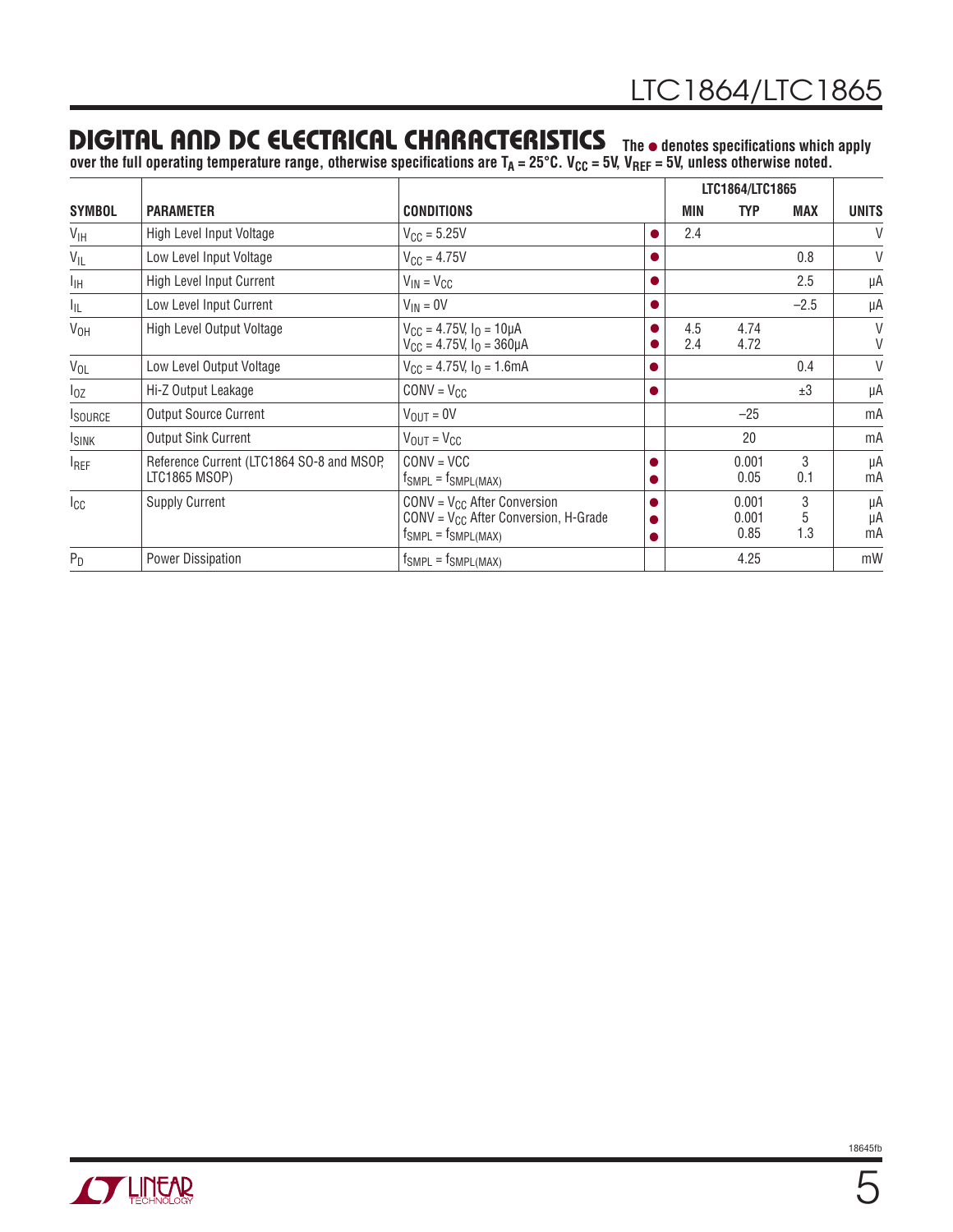### **RECOMMENDED OPERATING CONDITIONS The** ● **denotes specifi cations which apply over the**

full operating temperature range, otherwise specifications are T<sub>A</sub> = 25°C.

|                     |                                                      |                                      | LTC1864/LTC1865 |                                  |            |            |                          |
|---------------------|------------------------------------------------------|--------------------------------------|-----------------|----------------------------------|------------|------------|--------------------------|
| <b>SYMBOL</b>       | <b>PARAMETER</b>                                     | <b>CONDITIONS</b>                    |                 | MIN                              | <b>TYP</b> | <b>MAX</b> | <b>UNITS</b>             |
| $V_{CC}$            | <b>Supply Voltage</b>                                |                                      |                 | 4.75                             |            | 5.25       | V                        |
| $f_{\mathsf{SCK}}$  | <b>Clock Frequency</b>                               | H-Grade                              |                 |                                  |            | 20<br>16.7 | <b>MHz</b><br><b>MHz</b> |
| $t_{\text{CYC}}$    | <b>Total Cycle Time</b>                              |                                      |                 | $16 \cdot \text{SCK} + t_{CONV}$ |            |            | μs                       |
| t <sub>SMPL</sub>   | Analog Input Sampling Time                           | LTC1864 (Note 5)<br>LTC1865 (Note 5) |                 | 16<br>14                         |            |            | <b>SCK</b><br><b>SCK</b> |
| t <sub>suCONV</sub> | Setup Time CONV↓ Before First SCK↑<br>(See Figure 1) | H-Grade                              |                 | 60<br>65                         | 30<br>30   |            | ns<br>ns                 |
| $t_{hDI}$           | Hold Time SDI After SCK1                             | LTC1865                              |                 | 15                               |            |            | ns                       |
| $t_{\text{suDI}}$   | Setup Time SSDI Stable Before SCK1                   | LTC1865                              |                 | 15                               |            |            | ns                       |
| <sup>t</sup> WHCLK  | <b>SCK High Time</b>                                 | $f_{SCK} = f_{SCK(MAX)}$             |                 | 40%                              |            |            | $1/f_{SCK}$              |
| <b>TWLCLK</b>       | <b>SCK Low Time</b>                                  | $f_{SCK} = f_{SCK(MAX)}$             |                 | 40%                              |            |            | $1/f_{SCK}$              |
| twhconv             | CONV High Time Between Data Transfer<br>Cycles       | (Note 5)                             |                 | $t_{\mathsf{CONV}}$              |            |            | $\mu s$                  |
| t <sub>WLCONV</sub> | CONV Low Time During Data Transfer                   | (Note 5)                             |                 | 16                               |            |            | <b>SCK</b>               |
| thconv              | Hold Time CONV Low After Last SCK1                   |                                      |                 |                                  | 13         |            | ns                       |

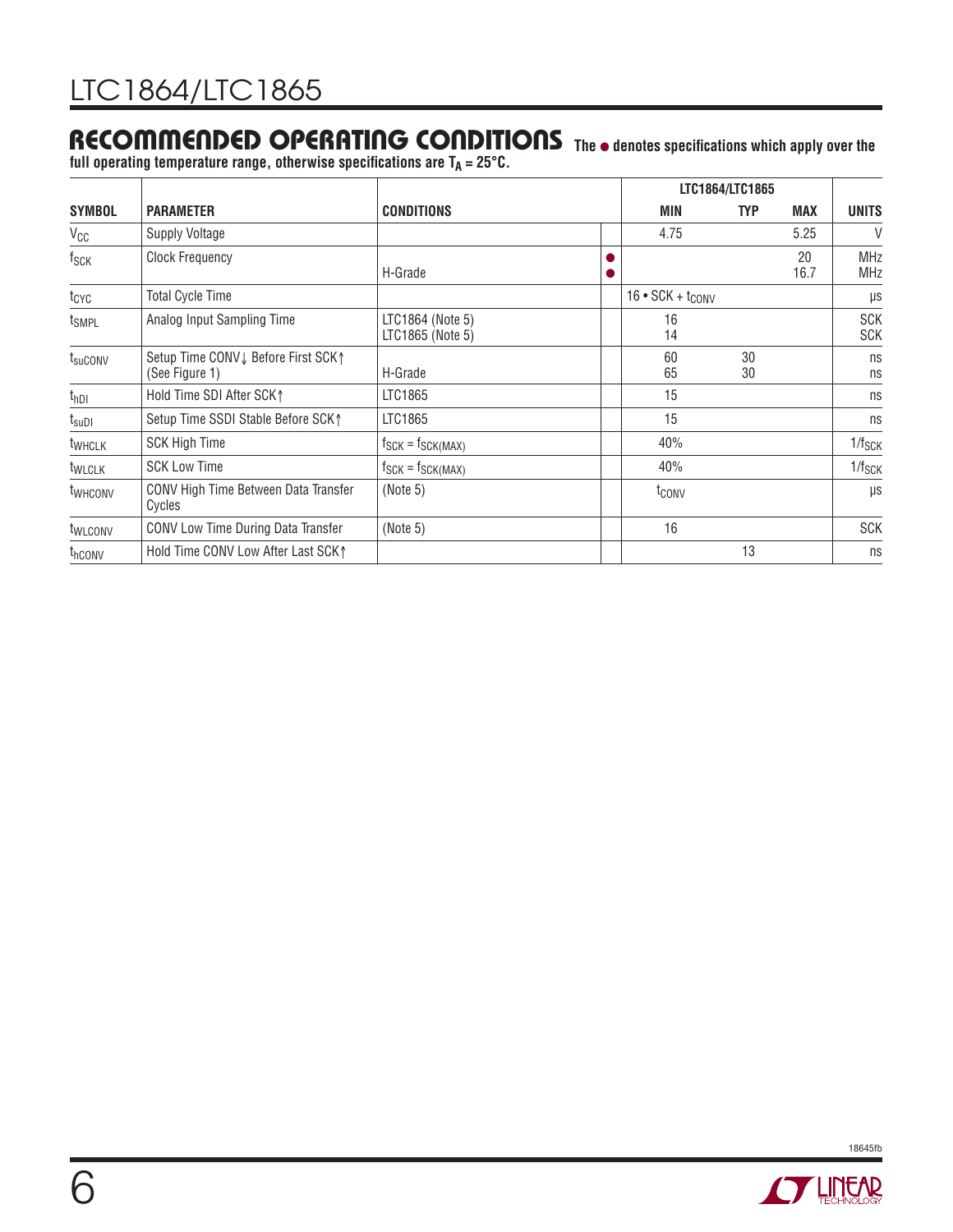### **TIMING CHARACTERISTICS** The  $\bullet$  denotes specifications which apply over the full operating temperature

range, otherwise specifications are T<sub>A</sub> = 25°C. V<sub>CC</sub> = 5V, V<sub>REF</sub> = 5V, f<sub>SCK</sub> = f<sub>SCK(MAX)</sub> as defined in Recommended Operating Conditions, **unless otherwise noted.**

|                        |                                            |                                                                                       | LTC1864/LTC1865 |            |              |                |                |
|------------------------|--------------------------------------------|---------------------------------------------------------------------------------------|-----------------|------------|--------------|----------------|----------------|
| <b>SYMBOL</b>          | <b>PARAMETER</b>                           | <b>CONDITIONS</b>                                                                     |                 | MIN        | <b>TYP</b>   | <b>MAX</b>     | <b>UNITS</b>   |
| t <sub>conv</sub>      | Conversion Time (See Figure 1)             | H-Grade                                                                               |                 |            | 2.75<br>2.75 | 3.2<br>3.3     | μs<br>μs       |
| f <sub>SMPL(MAX)</sub> | <b>Maximum Sampling Frequency</b>          | H-Grade                                                                               |                 | 250<br>234 |              |                | kHz<br>kHz     |
| $t_{dDO}$              | Delay Time, SCK   to SDO Data Valid        | $C_{\text{LOAD}} = 20pF$<br>$C_{\text{LOAD}} = 20pF$<br>$C1$ $_{OAD}$ = 20pF, H-Grade |                 |            | 15           | 20<br>25<br>30 | ns<br>ns<br>ns |
| $t_{dis}$              | Delay Time, CONV↑ to SDO Hi-Z              | H-Grade                                                                               |                 |            | 30<br>30     | 60<br>65       | ns<br>ns       |
| t <sub>en</sub>        | Delay Time, CONV↓ to SDO Enabled           | $C_{\text{LOAD}} = 20pF$<br>$C1$ $\cap$ A <sub>D</sub> = 20pF, H-Grade                |                 |            | 30<br>30     | 60<br>65       | ns<br>ns       |
| t <sub>hDO</sub>       | Time Output Data Remains Valid After SCK L | $C_{\text{LOAD}} = 20pF$                                                              |                 | 5          | 10           |                | ns             |
| t <sub>r</sub>         | SDO Rise Time                              | $C_{\text{LOAD}} = 20pF$                                                              |                 |            | 8            |                | ns             |
| t <sub>f</sub>         | <b>SDO Fall Time</b>                       | $C_{\text{LOAD}} = 20pF$                                                              |                 |            | 4            |                | ns             |

**Note 1:** Stresses beyond those listed under Absolute Maximum Ratings may cause permanent damage to the device. Exposure to any Absolute Maximum Rating condition for extended periods may affect device reliability and lifetime.

**Note 2:** All voltage values are with respect to GND.

Note 3: Integral nonlinearity is defined as deviation of a code from a straight line passing through the actual endpoints of the transfer curve. The deviation is measured from the center of the quantization band.

**Note 4:** Channel leakage current is measured while the part is in sample mode.

**Note 5:** Guaranteed by design, not subject to test.



7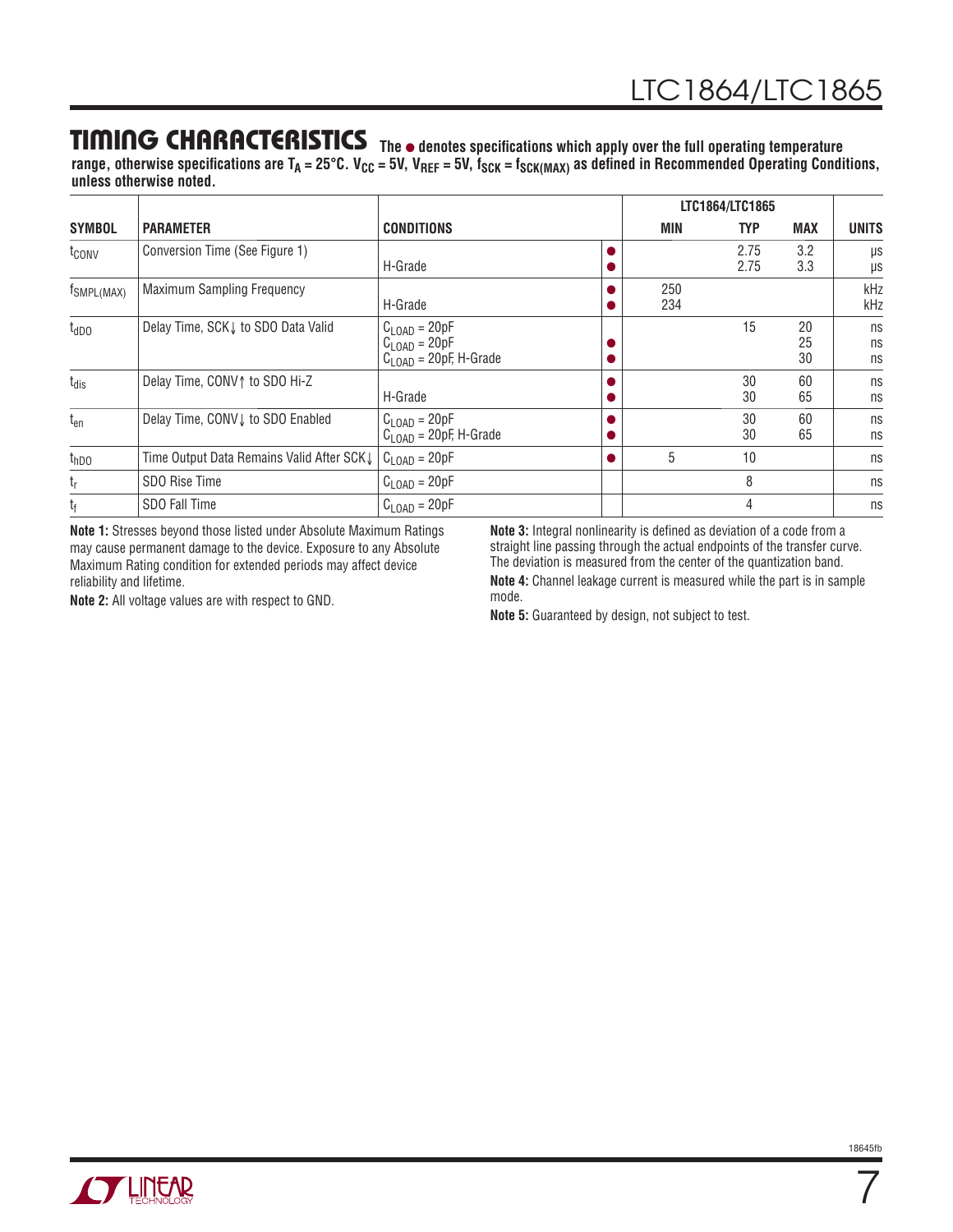## **TYPICAL PERFORMANCE CHARACTERISTICS**



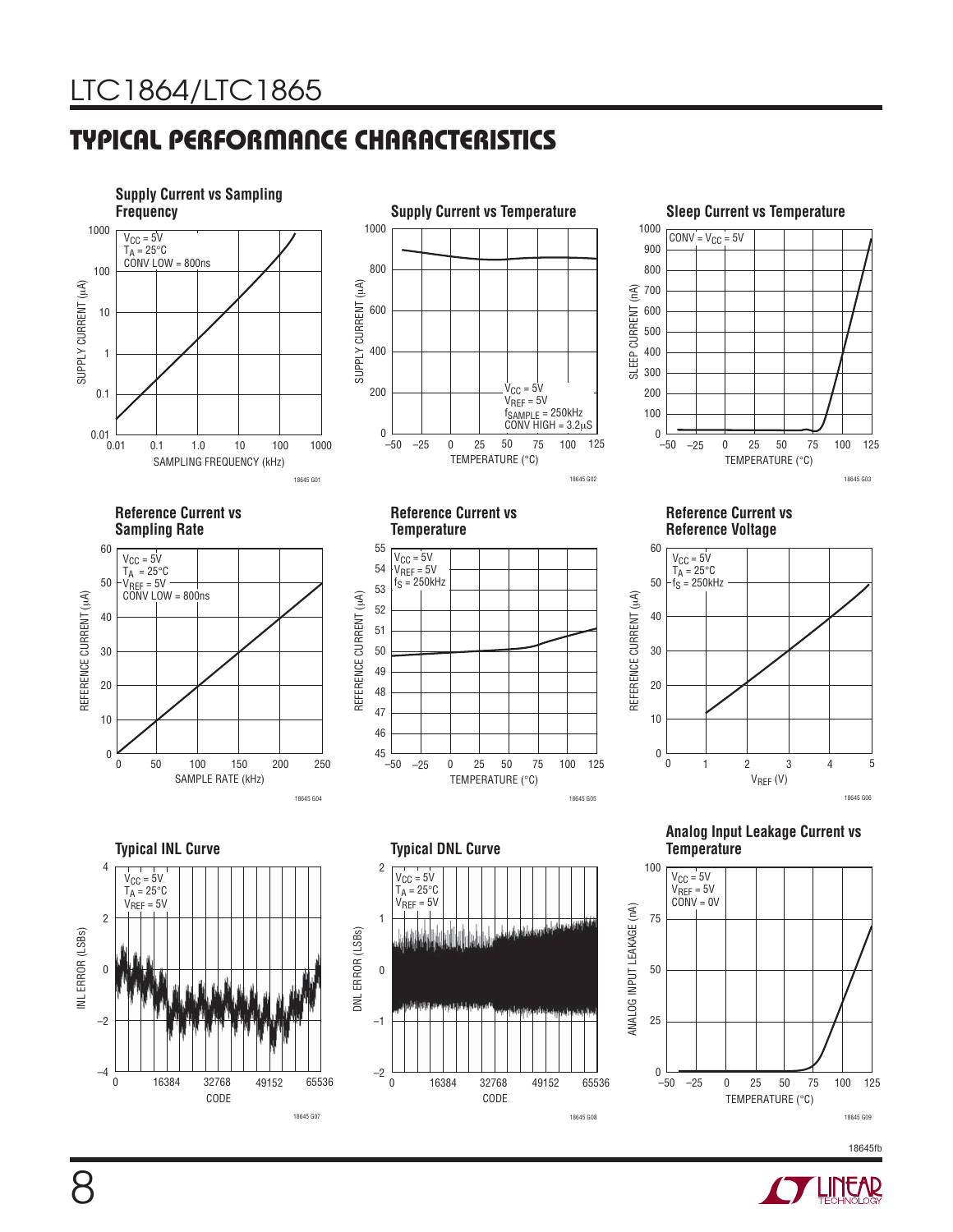## **TYPICAL PERFORMANCE CHARACTERISTICS**







**Change in Gain Error vs Temperature**



**Histogram of 4096 Conversions of** 



FREQUENCY

FREQUENCY

**4096 Point FFT Nonaveraged** 



100 90 SNR<br>| | ₩ 80 | | |<br>SINAD<br>| | | 70 60 SINAD (dB) 50 40 30 ┯┷ V<sub>CC</sub> = 5V<br>V<sub>REF</sub> = 5V 20  $T_A = 25^{\circ}C$ 10  $V_{IN} = 0dB$  $\boldsymbol{0}$ 1 10 100 1000  $F_{IN}$  (kHz) 18645 G16





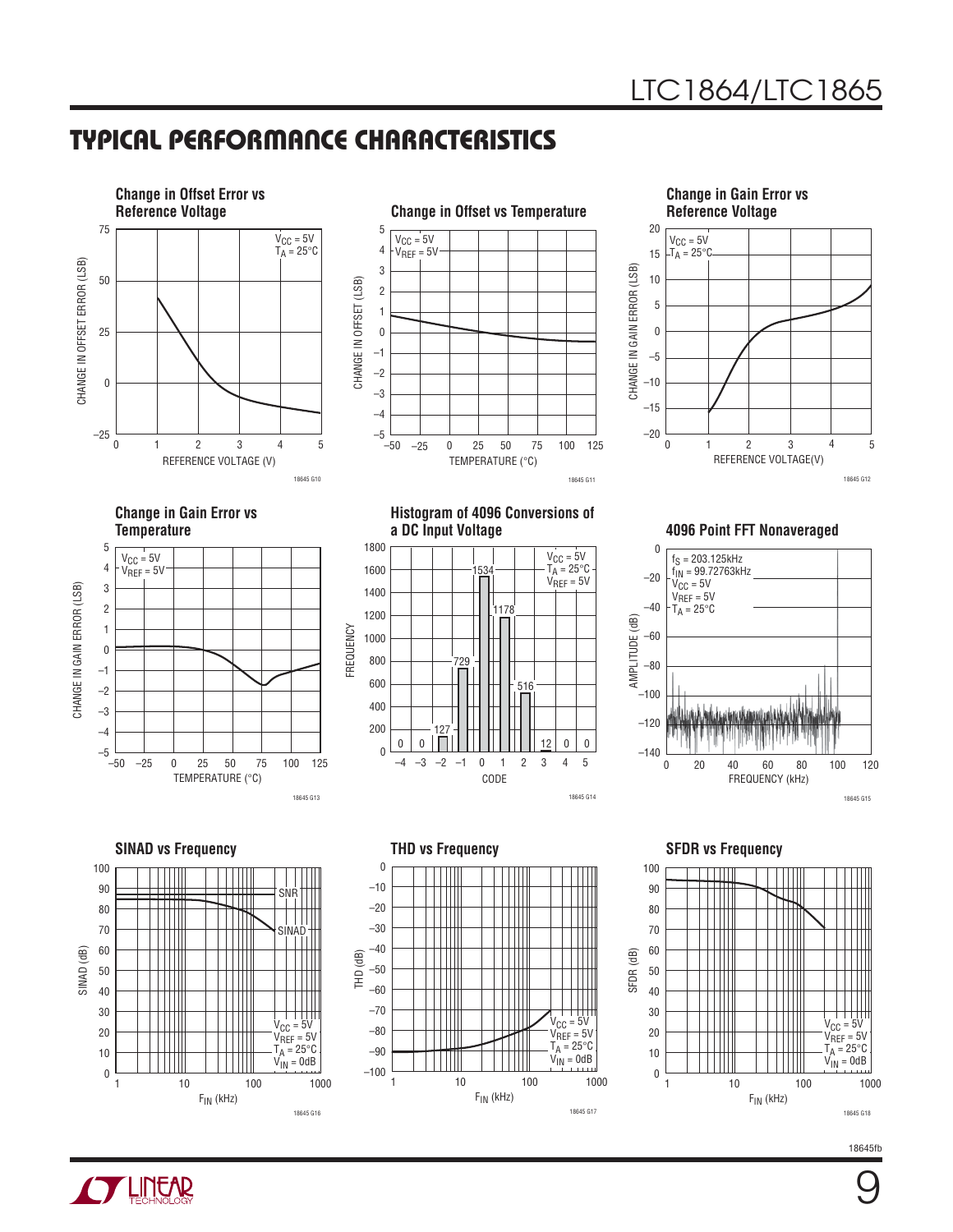### **PIN FUNCTIONS**

#### **LTC1864**

**VRFF (Pin 1):** Reference Input. The reference input defines the span of the A/D converter and must be kept free of noise with respect to GND.

**IN+, IN– (Pins 2, 3):** Analog Inputs. These inputs must be free of noise with respect to GND.

**GND (Pin 4):** Analog Ground. GND should be tied directly to an analog ground plane.

**CONV (Pin 5):** Convert Input. A logic high on this input starts the A/D conversion process. If the CONV input is left high after the A/D conversion is finished, the part

#### **LTC1865 (MSOP Package)**

**CONV (Pin 1):** Convert Input. A logic high on this input starts the A/D conversion process. If the CONV input is left high after the A/D conversion is finished, the part powers down. A logic low on this input enables the SDO pin, allowing the data to be shifted out.

**CH0, CH1 (Pins 2, 3):** Analog Inputs. These inputs must be free of noise with respect to AGND.

**AGND (Pin 4):** Analog Ground. AGND should be tied directly to an analog ground plane.

**DGND (Pin 5):** Digital Ground. DGND should be tied directly to an analog ground plane.

**SDI (Pin 6):** Digital Data Input. The A/D configuration word is shifted into this input.

#### **LTC1865 (SO-8 Package)**

**CONV (Pin 1):** Convert Input. A logic high on this input starts the A/D conversion process. If the CONV input is left high after the A/D conversion is finished, the part powers down. A logic low on this input enables the SDO pin, allowing the data to be shifted out.

**CH0, CH1 (Pins 2, 3):** Analog Inputs. These inputs must be free of noise with respect to GND.

**GND (Pin 4):** Analog Ground. GND should be tied directly to an analog ground plane.

powers down. A logic low on this input enables the SDO pin, allowing the data to be shifted out.

**SDO (Pin 6):** Digital Data Output. The A/D conversion result is shifted out of this pin.

**SCK (Pin 7):** Shift Clock Input. This clock synchronizes the serial data transfer.

**V<sub>CC</sub>** (Pin 8): Positive Supply. This supply must be kept free of noise and ripple by bypassing directly to the analog ground plane.

**SDO (Pin 7):** Digital Data Output. The A/D conversion result is shifted out of this output.

**SCK (Pin 8):** Shift Clock Input. This clock synchronizes the serial data transfer.

**V<sub>CC</sub>** (Pin 9): Positive Supply. This supply must be kept free of noise and ripple by bypassing directly to the analog ground plane.

**V<sub>RFF</sub>** (Pin 10): Reference Input. The reference input defines the span of the A/D converter and must be kept free of noise with respect to AGND.

**SDI (Pin 5):** Digital Data Input. The A/D configuration word is shifted into this input.

**SDO (Pin 6):** Digital Data Output. The A/D conversion result is shifted out of this output.

**SCK (Pin 7):** Shift Clock Input. This clock synchronizes the serial data transfer.

**V<sub>CC</sub>** (Pin 8): Positive Supply. This supply must be kept free of noise and ripple by bypassing directly to the analog ground plane.  $V_{REF}$  is tied internally to this pin.



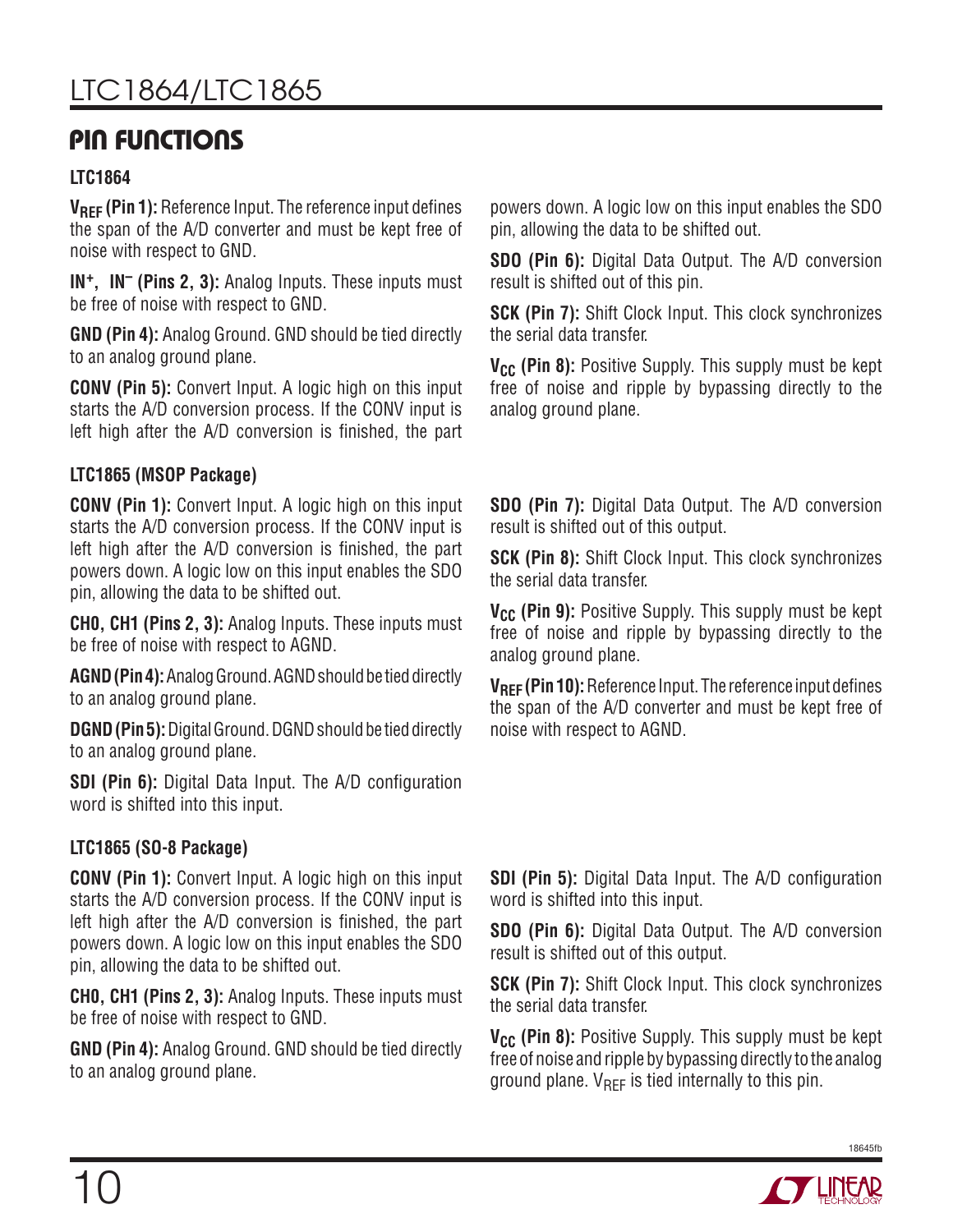## **FUNCTIONAL BLOCK DIAGRAM**



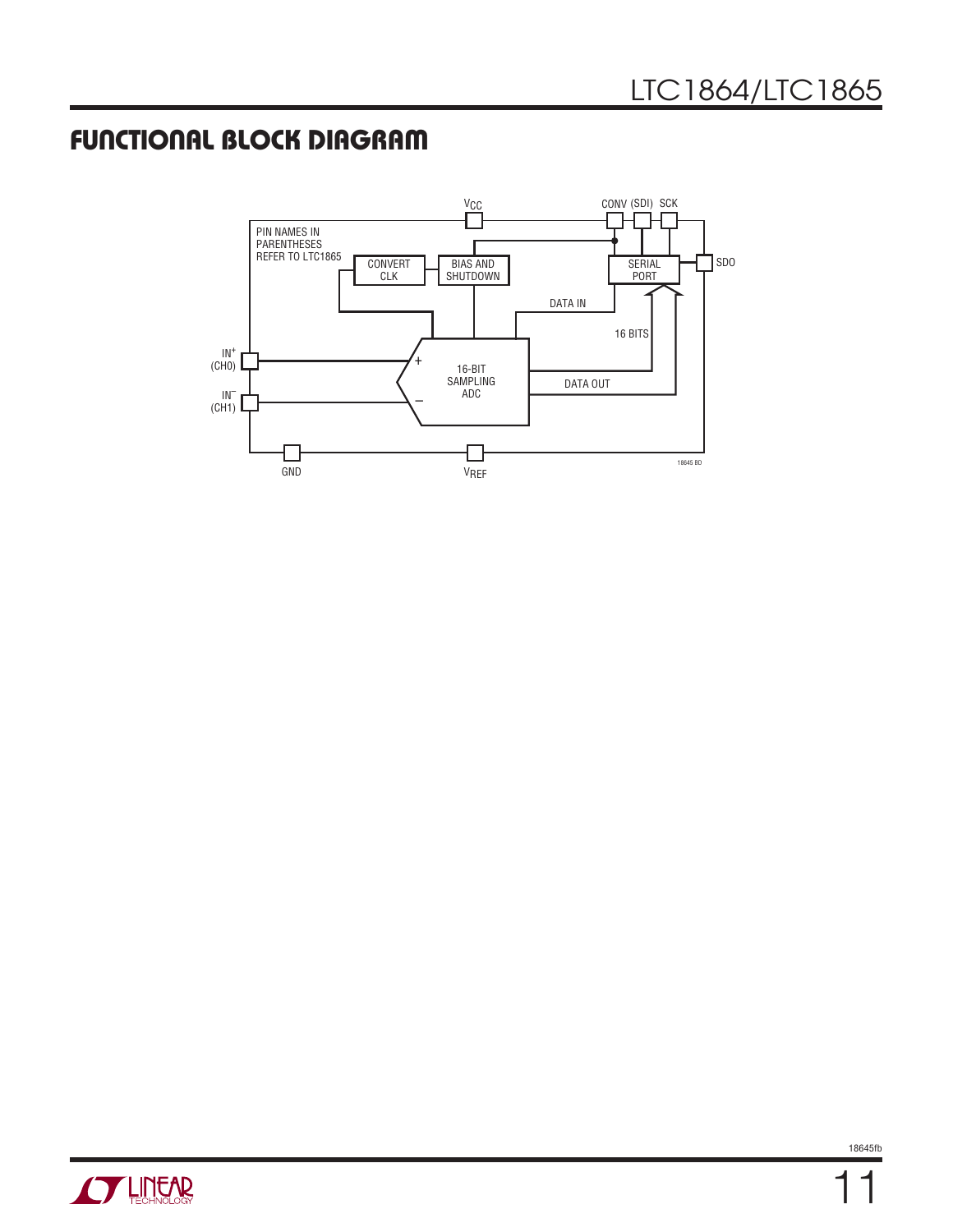# LTC1864/LTC1865

### **TEST CIRCUITS**





#### **Voltage Waveforms for SDO Delay Times, topo and thDO**



#### Load Circuit for t<sub>dDO</sub>, t<sub>r</sub>, t<sub>f</sub>, t<sub>dis</sub> and t<sub>en</sub> *Local Compare SDO Rise and Fall Times, t<sub>r</sub>, t<sub>f</sub> t<sub>f</sub>*







NOTE 1: WAVEFORM 1 IS FOR AN OUTPUT WITH INTERNAL CONDITIONS SUCH THAT THE OUTPUT IS HIGH UNLESS DISABLED BY THE OUTPUT CONTROL NOTE 2: WAVEFORM 2 IS FOR AN OUTPUT WITH INTERNAL CONDITIONS SUCH THAT THE OUTPUT IS LOW UNLESS DISABLED BY THE OUTPUT CONTROL

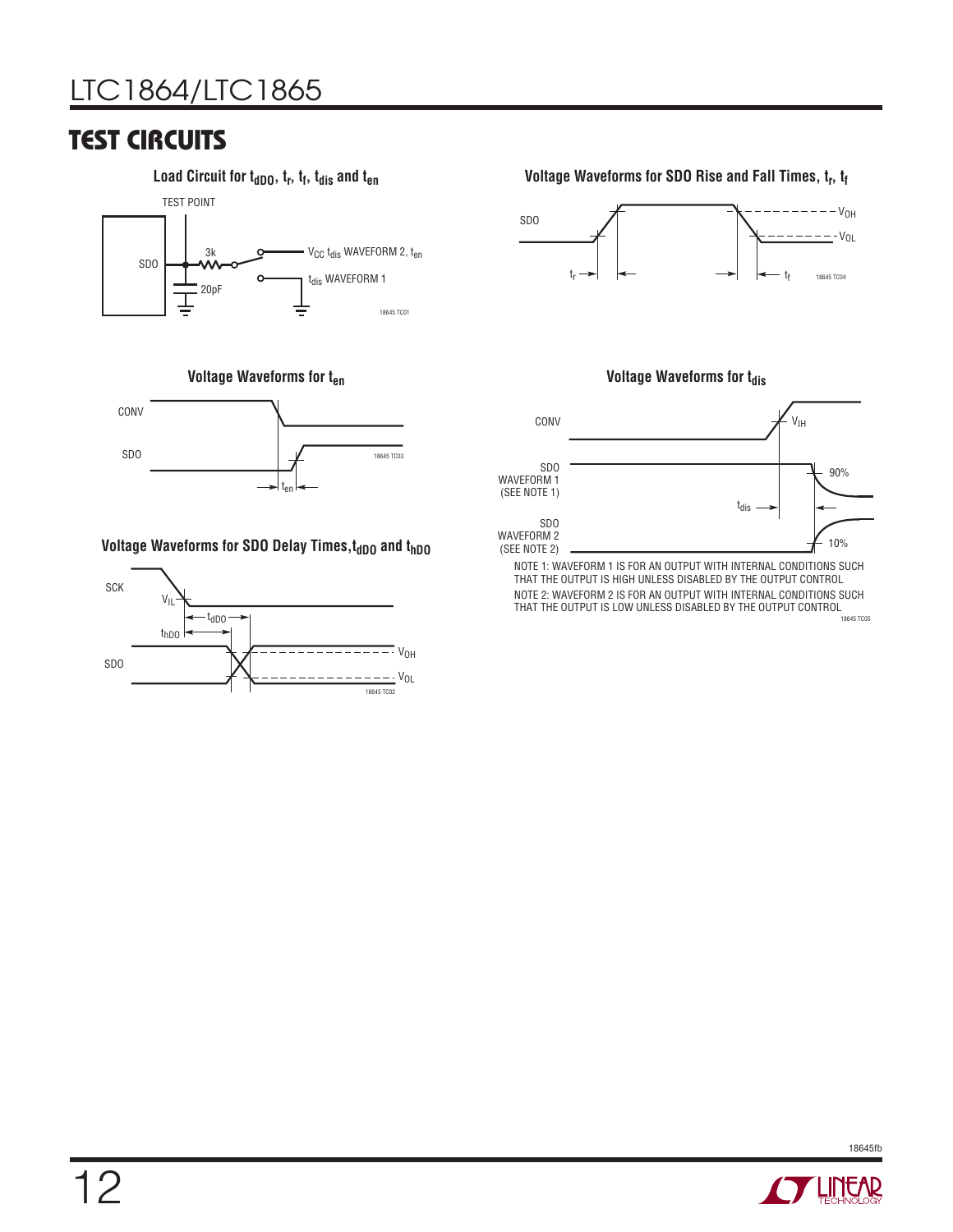#### **LTC1864 OPERATION**

#### **Operating Sequence**

The LTC1864 conversion cycle begins with the rising edge of CONV. After a period equal to  $t_{\text{CONV}}$ , the conversion is finished. If CONV is left high after this time, the LTC1864 goes into sleep mode drawing only leakage current. On the falling edge of CONV, the LTC1864 goes into sample mode and SDO is enabled. SCK synchronizes the data transfer with each bit being transmitted from SDO on the falling SCK edge. The receiving system should capture the data from SDO on the rising edge of SCK. After completing the data transfer, if further SCK clocks are applied with CONV low, SDO will output zeros indefinitely. See Figure 1.

#### **Analog Inputs**

The LTC1864 has a unipolar differential analog input. The converter will measure the voltage between the "IN+" and " $IN^-$ " inputs. A zero code will occur when  $IN^+$  minus  $IN^-$  equals zero. Full scale occurs when  $IN^+$  minus  $IN^$ equals  $V_{BFF}$  minus 1LSB. See Figure 2. Both the "IN+" and "IN–" inputs are sampled at the same time, so common mode noise on the inputs is rejected by the ADC. If "IN–" is grounded and  $V_{RFF}$  is tied to  $V_{CC}$ , a rail-to-rail input span will result on "IN+" as shown in Figure 3.

#### **Reference Input**

The voltage on the reference input of the LTC1864 defines the full-scale range of the A/D converter. The LTC1864 can operate with reference voltages from  $V_{CC}$  to 1V.











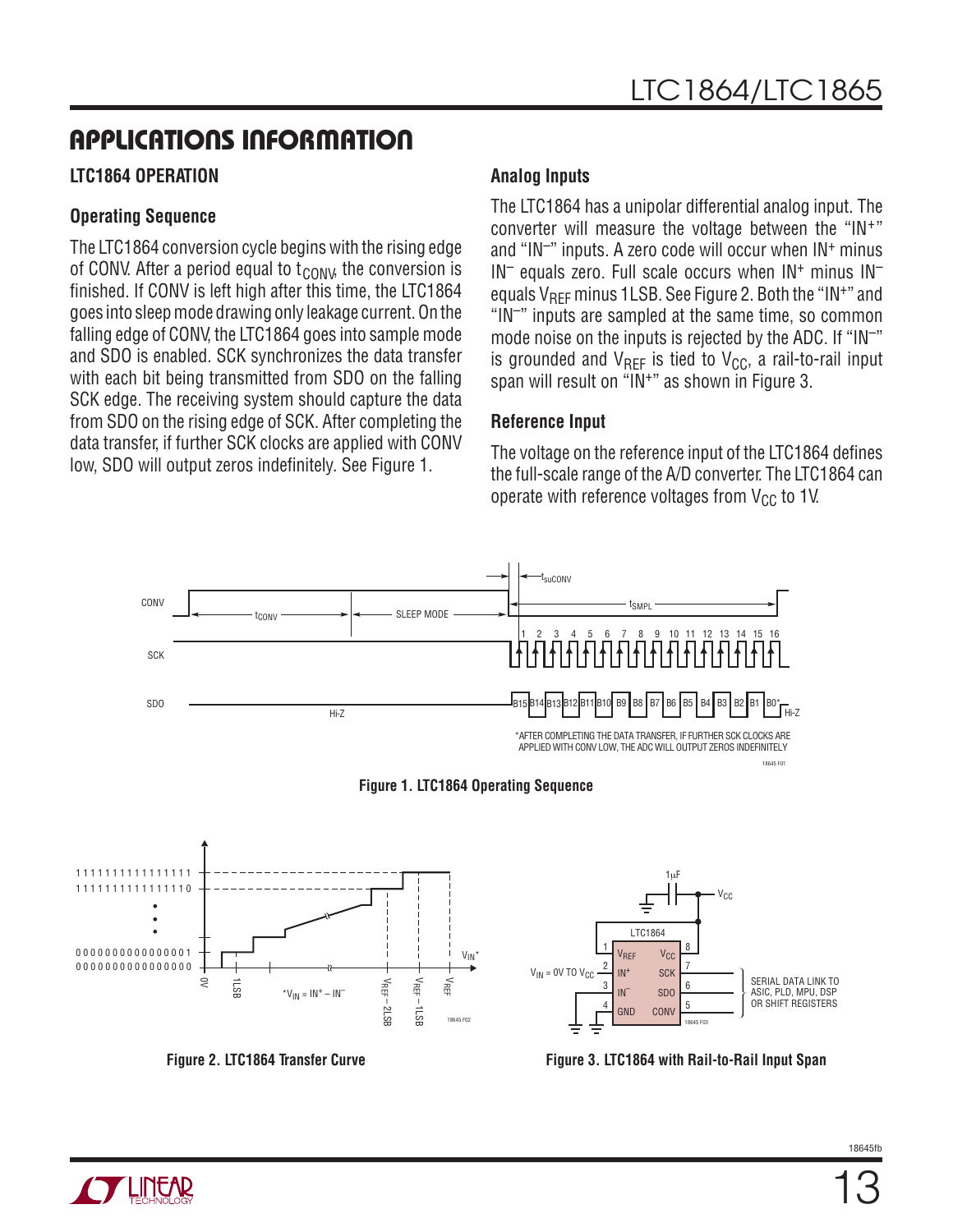#### **LTC1865 OPERATION**

#### **Operating Sequence**

The LTC1865 conversion cycle begins with the rising edge of CONV. After a period equal to  $t_{\text{CONV}}$ , the conversion is finished. If CONV is left high after this time, the LTC1865 goes into sleep mode drawing only leakage current. The LTC1865's 2-bit data word is clocked into the SDI input on the rising edge of SCK after CONV goes low. Additional inputs on the SDI pin are then ignored until the next CONV cycle. The shift clock (SCK) synchronizes the data transfer with each bit being transmitted on the falling SCK edge and captured on the rising SCK edge in both transmitting and receiving systems. The data is transmitted and received simultaneously (full duplex). After completing the data transfer, if further SCK clocks are applied with CONV low, SDO will output zeros indefinitely. See Figure 4.

#### **Analog Inputs**

The two bits of the input word (SDI) assign the MUX configuration for the next requested conversion. For a given channel selection, the converter will measure the voltage between the two channels indicated by the "+" and "–" signs in the selected row of the following table. In

single-ended mode, all input channels are measured with respect to GND. A zero code will occur when the "+" input minus the "–" input equals zero. Full scale occurs when the "+" input minus the " $-$ " input equals  $V_{REF}$ minus 1LSB. See Figure 5. Both the "+" and "-" inputs are sampled at the same time so common mode noise is rejected. The input span in the SO-8 package is fixed at  $V_{REF} = V_{CC}$ . If the "-" input in differential mode is grounded, a rail-to-rail input span will result on the "+" input.

#### **Reference Input**

The reference input of the LTC1865 SO-8 package is internally tied to  $V_{CC}$ . The span of the A/D converter is therefore equal to  $V_{CC}$ . The voltage on the reference input of the LTC1865 MSOP package defines the span of the A/D converter. The LTC1865 MSOP package can operate with reference voltages from 1V to  $V_{CC}$ .

**MUX ADDRESS Table 1. Multiplexer Channel Selection SGL/DIFF ODD/SIGN** 1 1 0 0  $\Omega$ 1 0 1 **CHANNEL # 0** + + – **1** + – + **GND** – – 18645 TBL1 SINGLE-ENDED MUX MODE **DIFFERENTIAL** MUX MODE



**Figure 4. LTC1865 Operating Sequence**

18645 F04

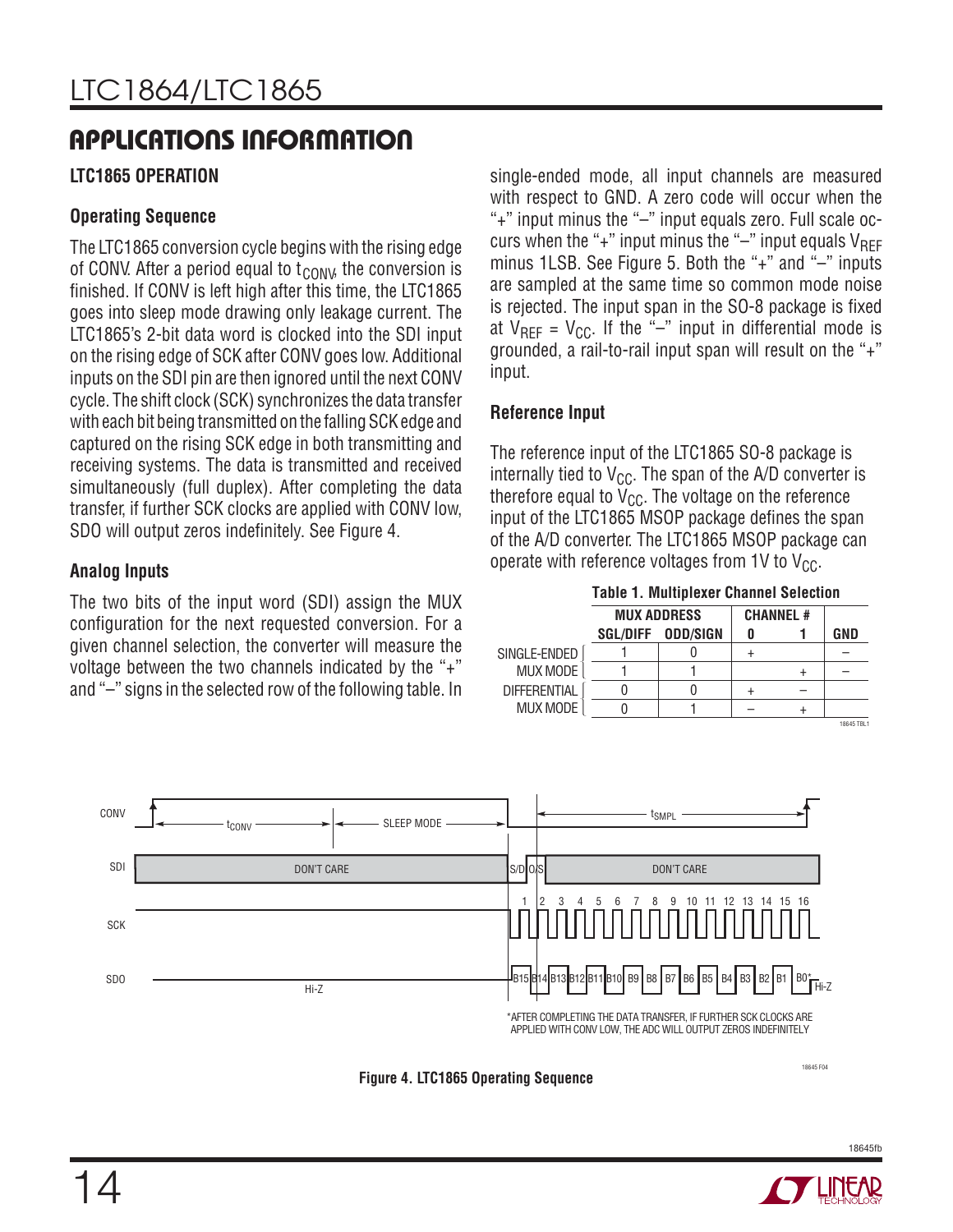#### **GENERAL ANALOG CONSIDERATIONS**

#### **Grounding**

The LTC1864/LTC1865 should be used with an analog ground plane and single point grounding techniques. Do not use wire wrapping techniques to breadboard and evaluate the device. To achieve the optimum performance, use a printed circuit board. The ground pins (AGND and DGND for the LTC1865 MSOP package and GND for the LTC1864 and LTC1865 SO-8 package) should be tied directly to the analog ground plane with minimum lead length.

#### **Bypassing**

For good performance, the  $V_{CC}$  and  $V_{RFF}$  pins must be free of noise and ripple. Any changes in the  $V_{CC}/V_{REF}$  voltage with respect to ground during the conversion cycle can

induce errors or noise in the output code. Bypass the  $V_{CC}$ and  $V_{\text{RFF}}$  pins directly to the analog ground plane with a minimum of 1μF tantalum. Keep the bypass capacitor leads as short as possible.

#### **Analog Inputs**

Because of the capacitive redistribution A/D conversion techniques used, the analog inputs of the LTC1864/LTC1865 have capacitive switching input current spikes. These current spikes settle quickly and do not cause a problem if source resistances are less than 200 $\Omega$  or high speed op amps are used (e.g., the LT®1211, LT1469, LT1807, LT1810, LT1630, LT1226 or LT1215). But if large source resistances are used, or if slow settling op amps drive the inputs, take care to ensure the transients caused by the current spikes settle completely before the conversion begins.

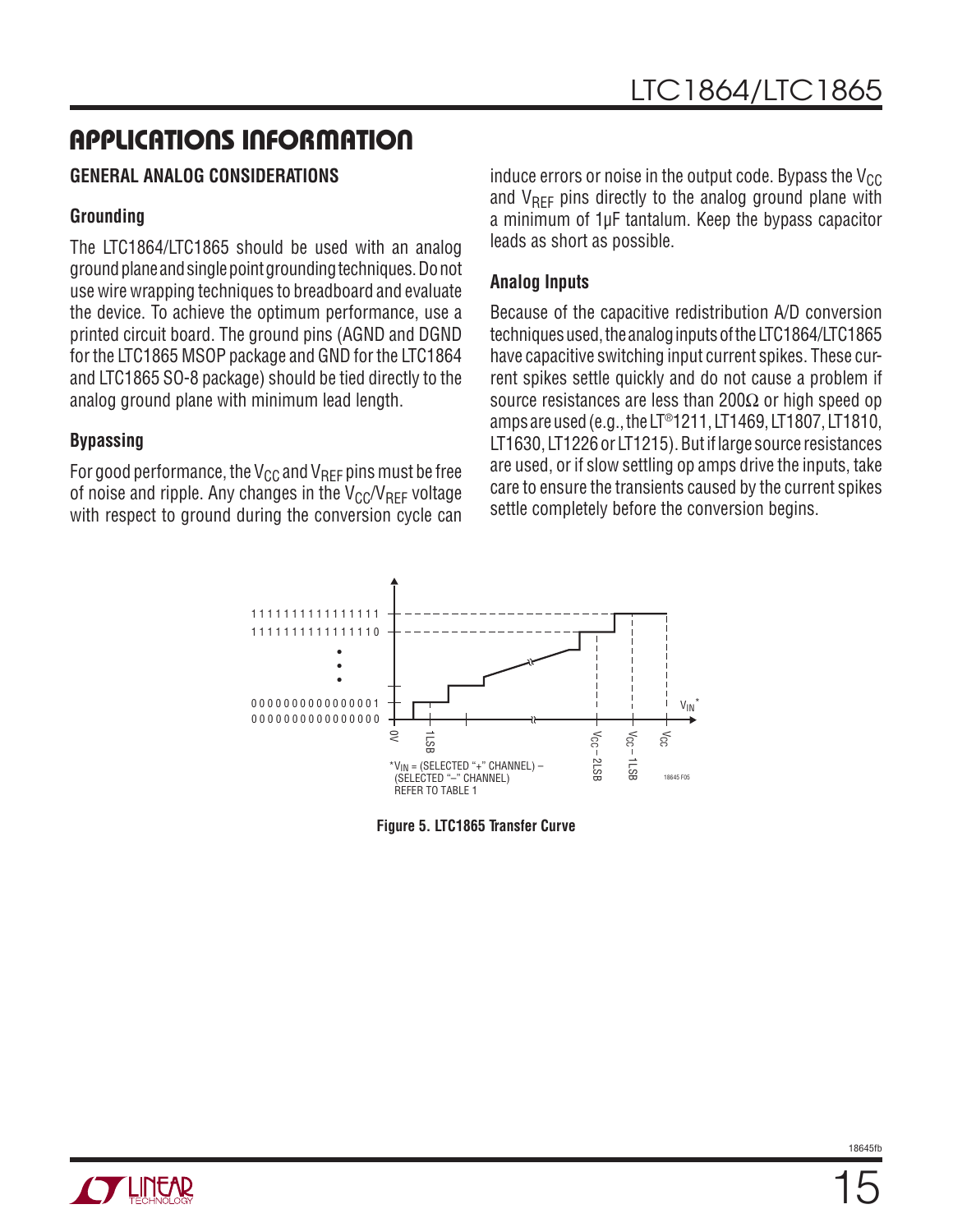# LTC1864/LTC1865





LTC1864 Evaluation Circuit Schematic **LTC1864 Evaluation Circuit Schematic**



18645fb

16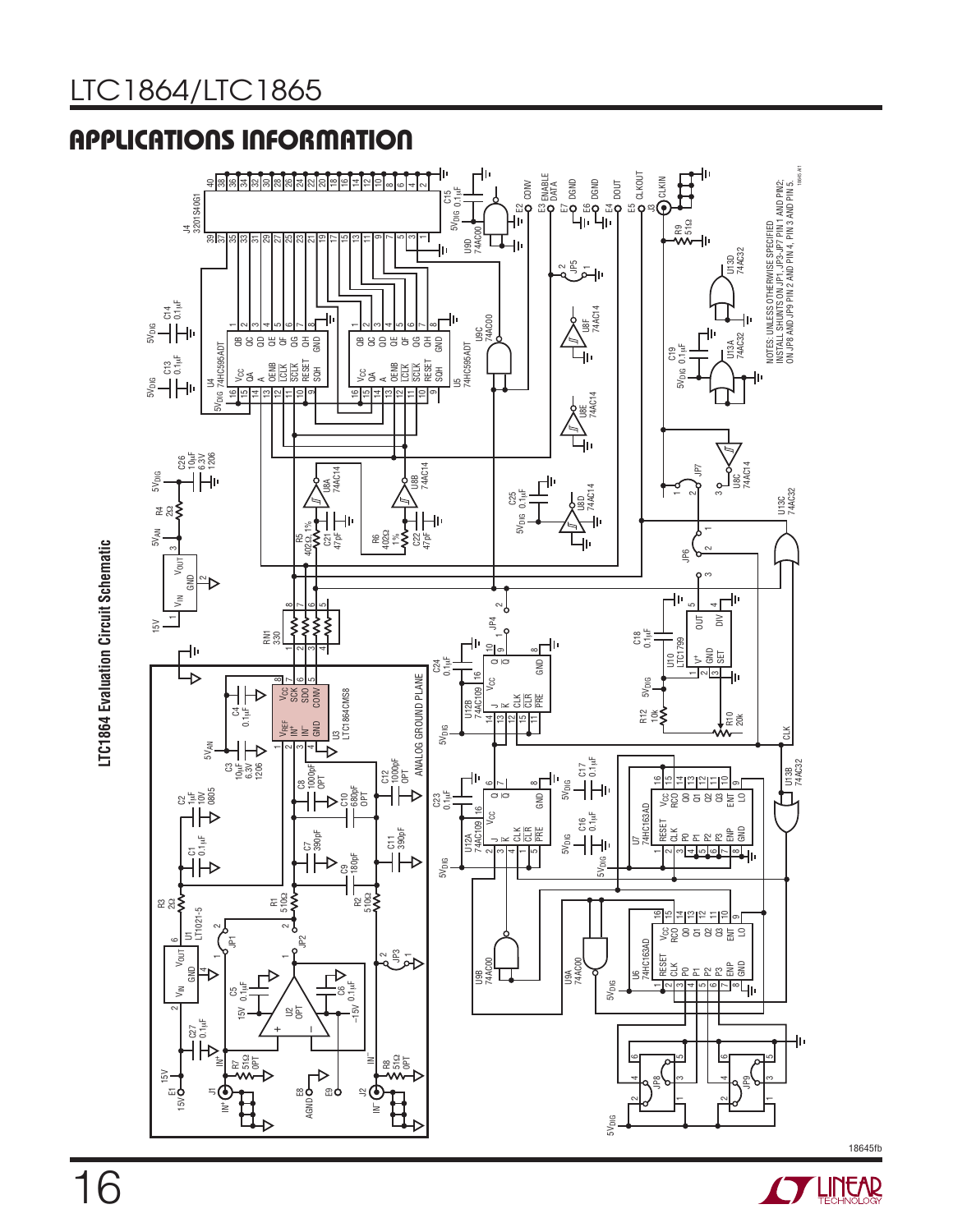

**Component Side Silk Screen for LTC1864 Evaluation Circuit**



**Component Side Showing Traces (Note Sider Traces on Analog Side)**



**Ground Layer with Separate Analog and Digital Grounds** 



**Bottom Side Showing Traces (Note Almost No Analog Traces on Board Bottom)**



**Analog Ground Repeated**

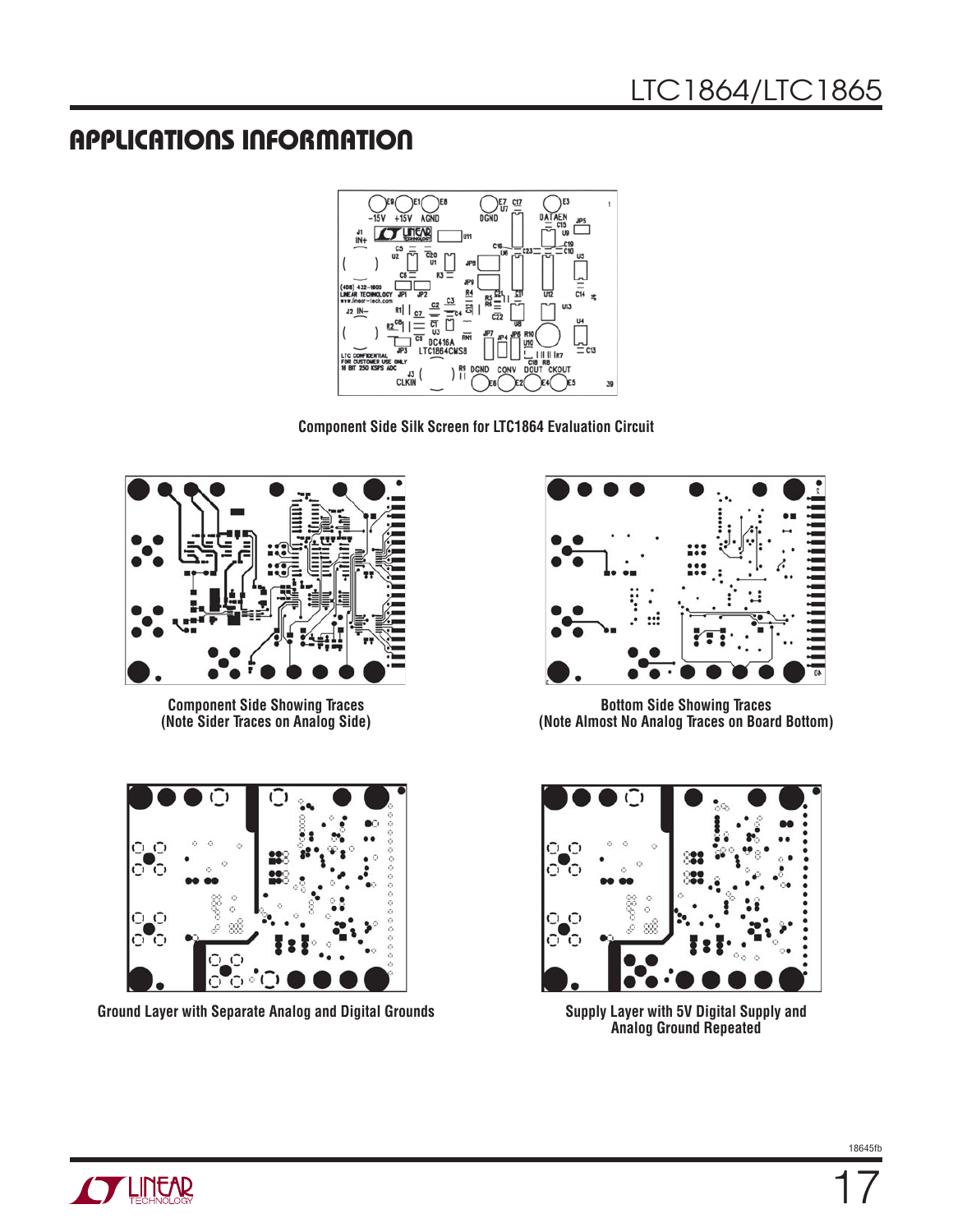



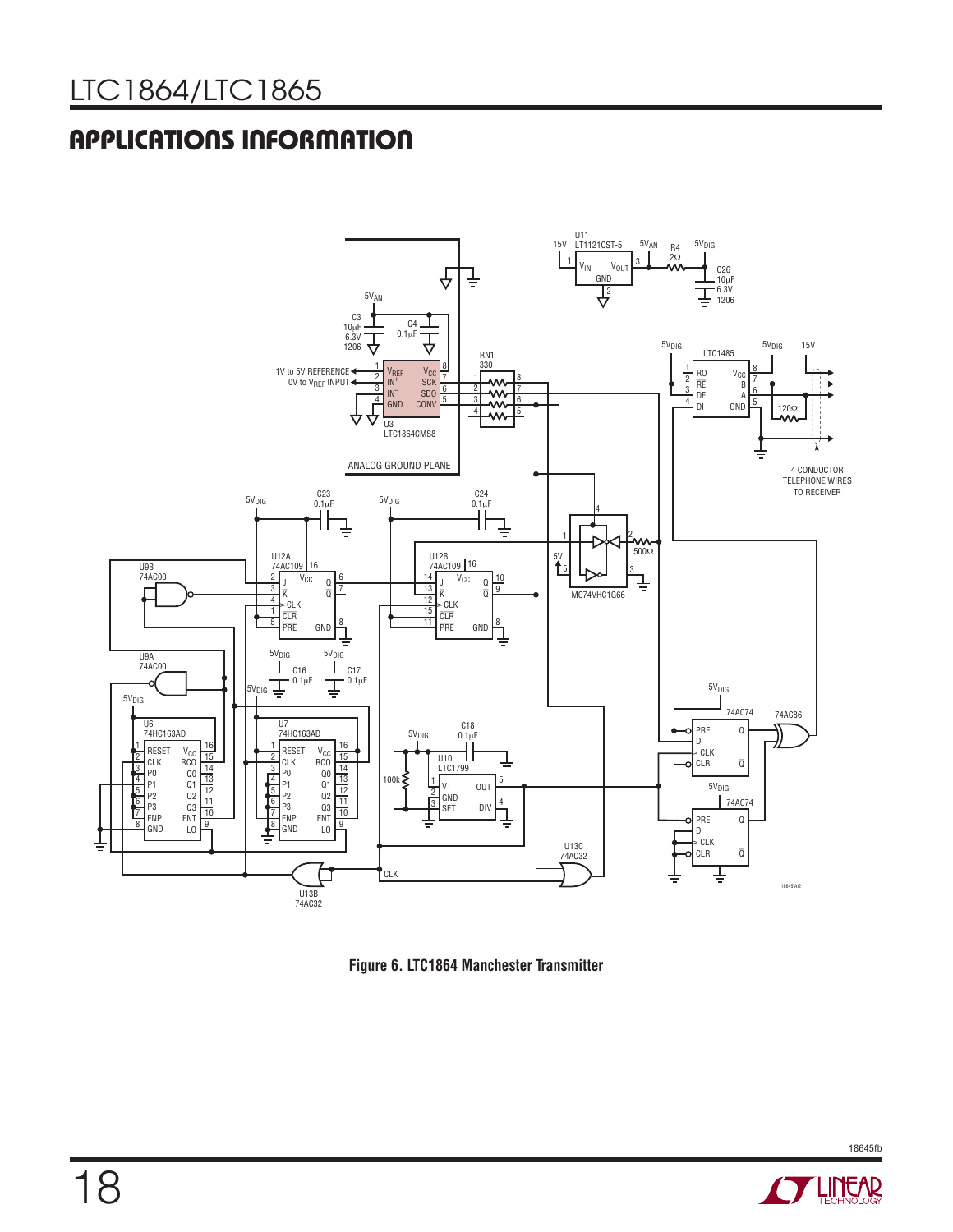

**Figure 7. LTC1864 Manchester Receiver**

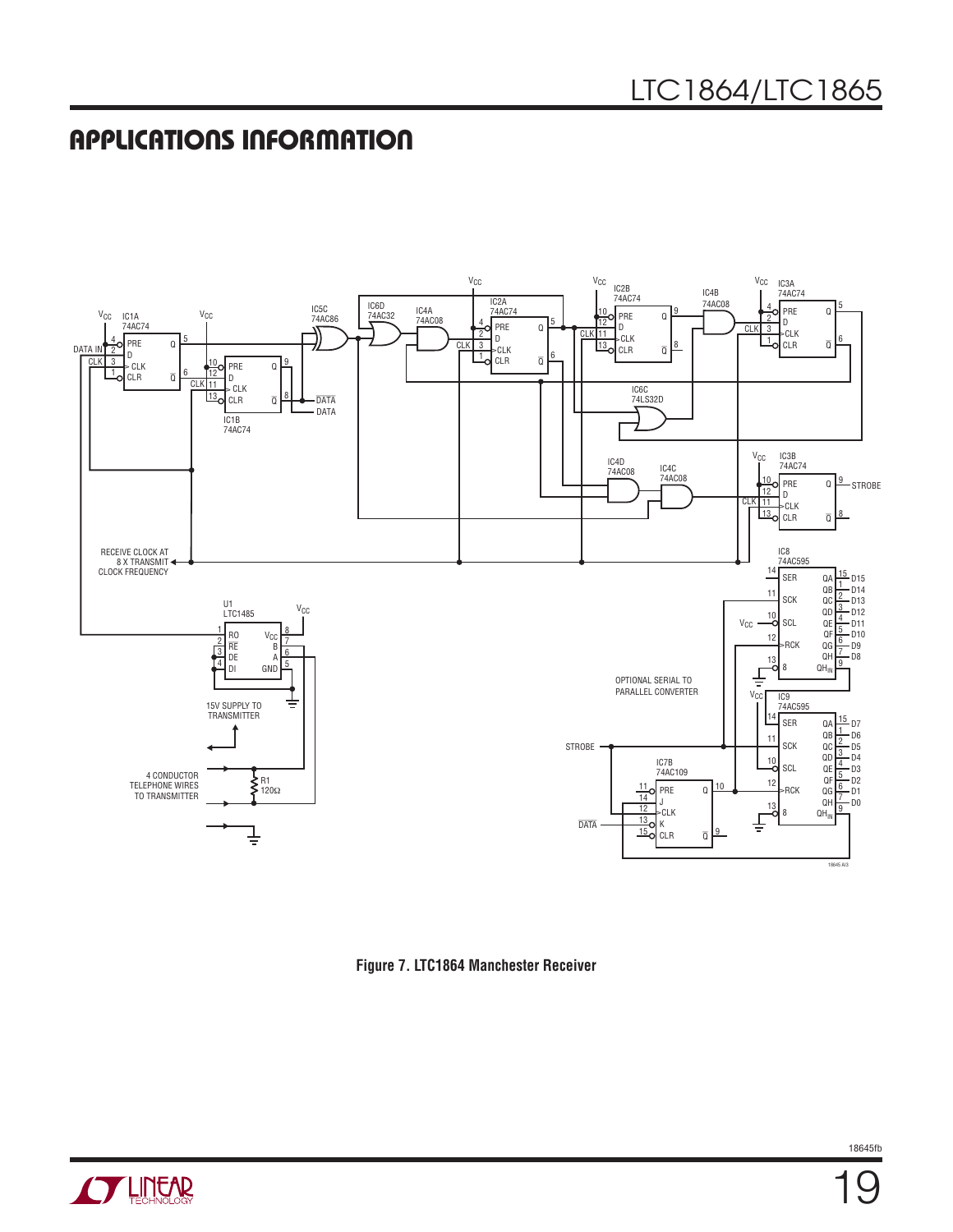#### **Transmit LTC1864 Data Over Modular Telephone Wire Using Simple Transmitter/Receiver**

Figure 6 shows a simple Manchester encoder and differential transmitter suitable for use with the LTC1864. This circuit allows transmission of data over inexpensive telephone wire. This is useful for measuring a remote sensor, particularly when the cost of preserving the analog signal over a long distance is high.

Manchester encoding is a clock signal that is modulated by exclusive ORing with the data signal. The resulting signal contains both clock and data information and has an average duty cycle of 50%, that also allows transformer coupling. In practice, generating a Manchester encoded signal with an XOR gate will often produce glitches due to the skew between data and clock transitions. The D flip-flops in this encoder retime the clock and data such that the respective edges are closely aligned, effectively suppressing glitches. The retimed data and clock are then XORed to produce the Manchester encoded data, which is interfaced to telephone wire with an LTC1485 RS485 transceiver.

In order to synchronize to incoming data, the receiver needs a sequence to indicate the start of a data word. The transmitter schematic shows logic that will produce 31

zeros, a start bit, followed by the 16 data bits (one sample every 48 clock cycles) at a clock frequency of 1MHz set by the LTC1799 oscillator. Sending at least 18 zeros before each start bit ensures that if synchronization is lost, the receiver can resynchronize to a start bit under all conditions. The serial to parallel converter shown in Figure 7 requires 18 zeros to avoid triggering on data bits.

The Manchester receiver shown in Figure 7 was adopted from Xilinx application note 17-30 and would typically be implemented in an FPGA. The decoder clock frequency is nominally 8 times the transmit clock frequency and is very tolerant of frequency errors. The outputs of the decoder are data and a strobe that indicates a valid data bit. The data can be deserialized using shift registers as shown. The start bit resets the J-K/flip-flop on its way into the first shift register. When it appears at the  $QH_{IN}$  output of the second shift register, it sets the flip-flop that loads the parallel data into the output register.

With AC family CMOS logic at 5V the receiver clock frequency is limited to 20MHz; the corresponding transmitter clock frequency is 2.5MHz. If the receiver is implemented in an FPGA that can be clocked at 160MHz, the LTC1864 can be clocked at its rated clock frequency of 20MHz.

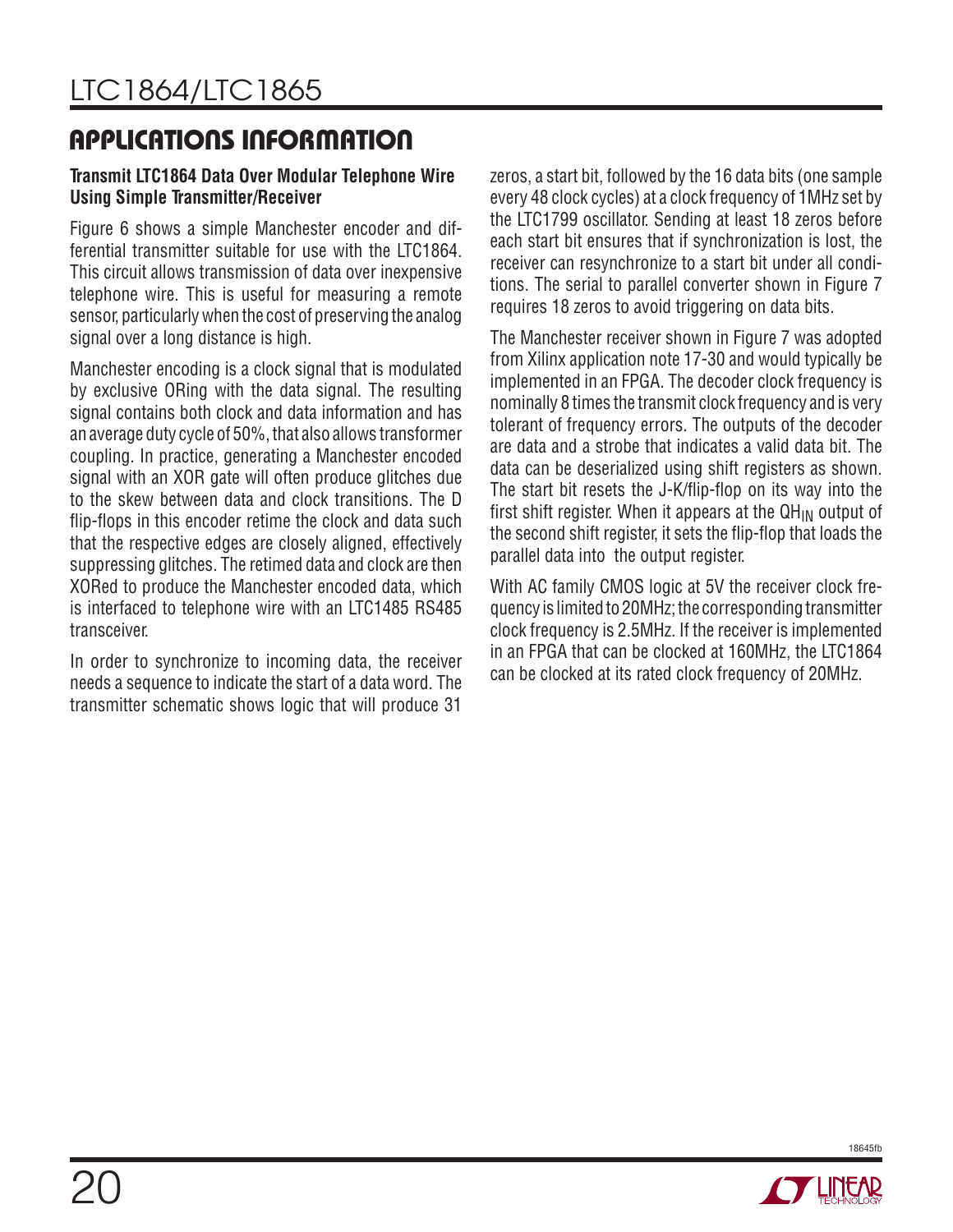### **PACKAGE DESCRIPTION**



**MS8 Package 8-Lead Plastic MSOP** (Reference LTC DWG # 05-08-1660)

3. DIMENSION DOES NOT INCLUDE MOLD FLASH, PROTRUSIONS OR GATE BURRS. MOLD FLASH, PROTRUSIONS OR GATE BURRS SHALL NOT EXCEED 0.152mm (.006") PER SIDE

4. DIMENSION DOES NOT INCLUDE INTERLEAD FLASH OR PROTRUSIONS.

INTERLEAD FLASH OR PROTRUSIONS SHALL NOT EXCEED 0.152mm (.006") PER SIDE

5. LEAD COPLANARITY (BOTTOM OF LEADS AFTER FORMING) SHALL BE 0.102mm (.004") MAX

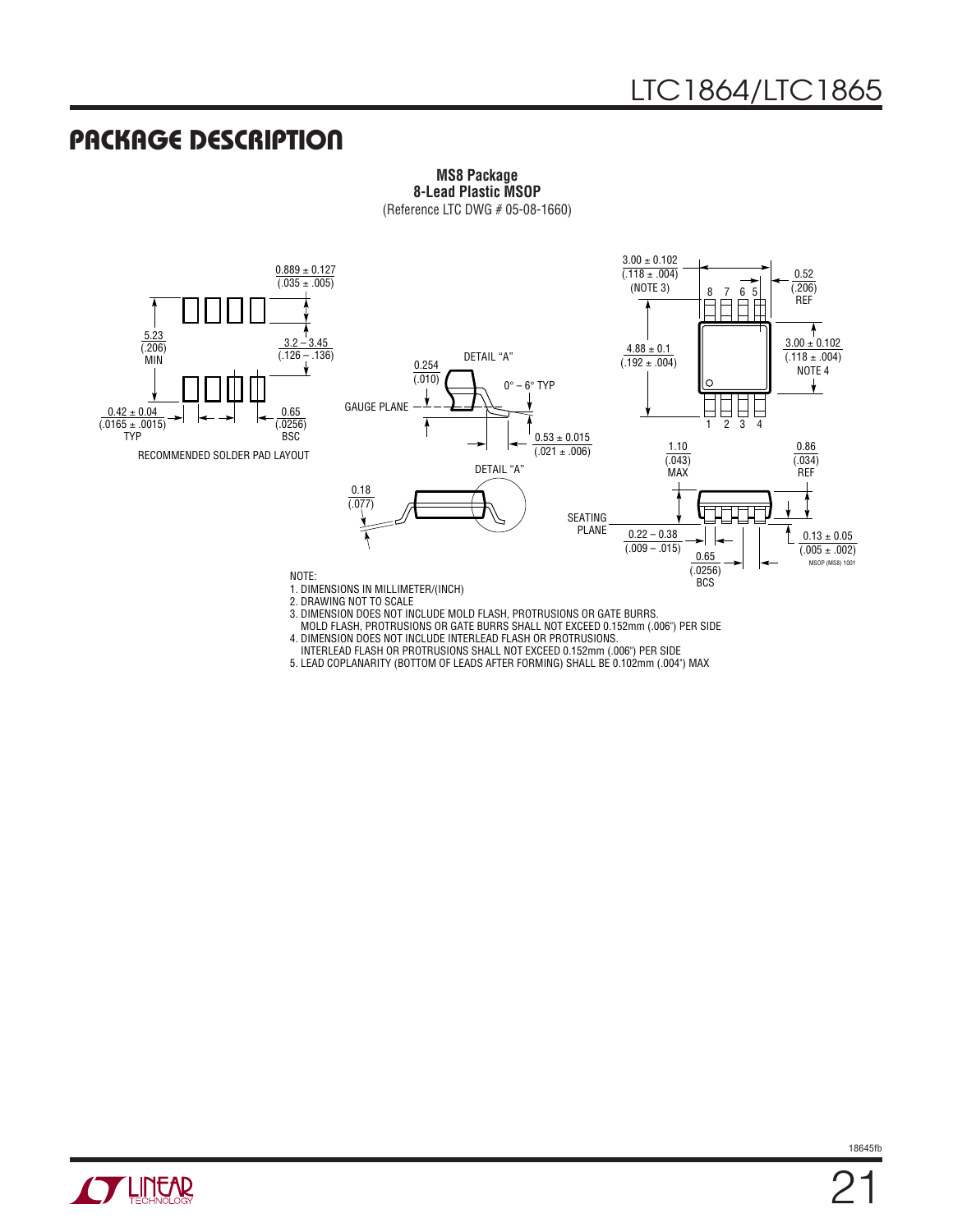# LTC1864/LTC1865

## **PACKAGE DESCRIPTION**



**MS Package 10-Lead Plastic MSOP** (Reference LTC DWG # 05-08-1661)

MOLD FLASH, PROTRUSIONS OR GATE BURRS SHALL NOT EXCEED 0.152mm (.006") PER SIDE

- 4. DIMENSION DOES NOT INCLUDE INTERLEAD FLASH OR PROTRUSIONS. INTERLEAD FLASH OR PROTRUSIONS SHALL NOT EXCEED 0.152mm (.006") PER SIDE
- 5. LEAD COPLANARITY (BOTTOM OF LEADS AFTER FORMING) SHALL BE 0.102mm (.004") MAX

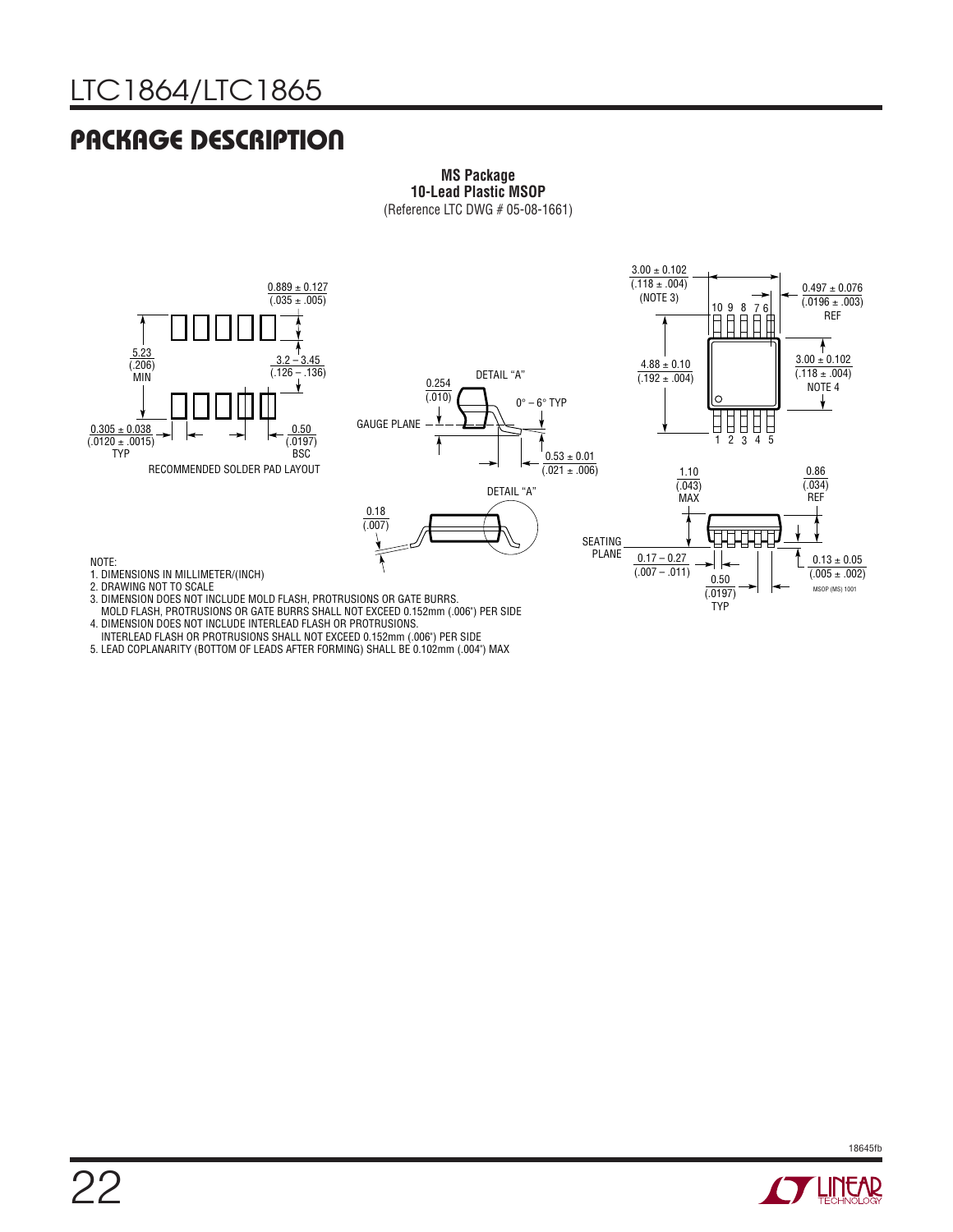### **PACKAGE DESCRIPTION**

**S8 Package 8-Lead Plastic Small Outline (Narrow .150 Inch)** (Reference LTC DWG # 05-08-1610)





DIMENSION DOES NOT INCLUDE MOLD FLASH. MOLD FLASH \* SHALL NOT EXCEED 0.006" (0.152mm) PER SIDE

DIMENSION DOES NOT INCLUDE INTERLEAD FLASH. INTERLEAD \*\*FLASH SHALL NOT EXCEED 0.010" (0.254mm) PER SIDE



23